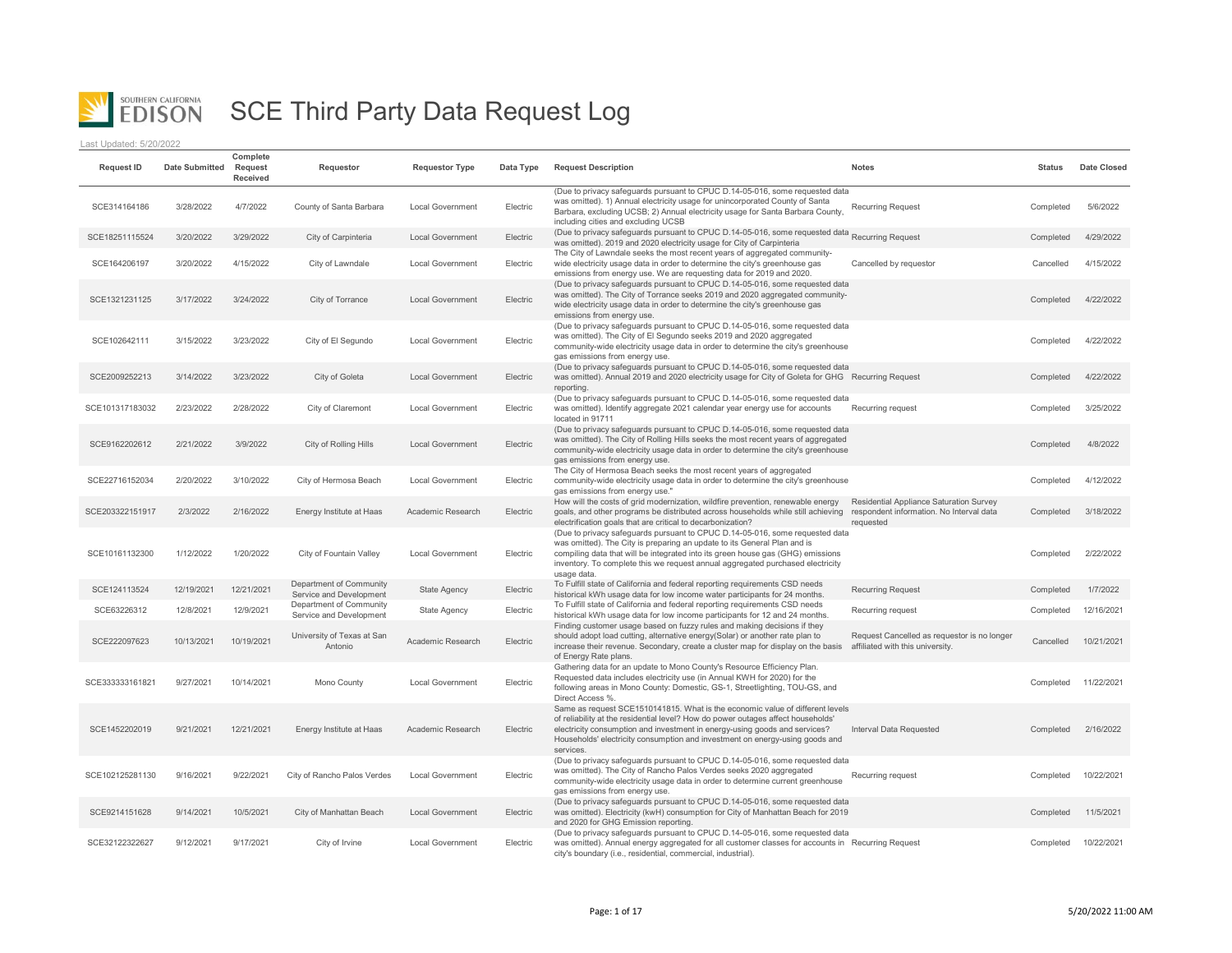

| <b>Request ID</b> | <b>Date Submitted</b> | Complete<br>Request<br>Received | Requestor                                                | <b>Requestor Type</b>   | Data Type | <b>Request Description</b>                                                                                                                                                                                                                                                                                                                                          | <b>Notes</b>                                                          | <b>Status</b> | Date Closed |
|-------------------|-----------------------|---------------------------------|----------------------------------------------------------|-------------------------|-----------|---------------------------------------------------------------------------------------------------------------------------------------------------------------------------------------------------------------------------------------------------------------------------------------------------------------------------------------------------------------------|-----------------------------------------------------------------------|---------------|-------------|
| SCE61411199       | 8/5/2021              | 5/6/2022                        | Colorado School of Mines                                 | Academic Research       | Electric  | How is energy being consumed by customers, comparing income-qualified and<br>now is energy complemental contents of the content of the state of the state. Cancelled due to requestor unable to sign NDA Cancelled<br>to develop an algorithm to help close the energy efficiency gap for disadvantaged<br>communities?                                             |                                                                       |               | 5/6/2022    |
| SCE291722423      | 8/4/2021              | 8/9/2021                        | City of Claremont                                        | Local Government        | Electric  | (Due to privacy safeguards pursuant to CPUC D.14-05-016, some requested data<br>was omitted). We would like to get a report on total energy used in Claremont<br>(zip code 91711) during the 2019 calendar year.                                                                                                                                                    | <b>Recurring Request</b>                                              | Completed     | 8/27/2021   |
| SCE11142510515    | 7/25/2021             | 8/2/2021                        | City of Ontario                                          | Local Government        | Electric  | (Due to privacy safequards pursuant to CPUC D.14-05-016, some requested data<br>was omitted). The City of Ontario updating the General Plan and Climate Action<br>Plan. The City is requesting annual aggregated purchased electricity usage data<br>for the calendar years 2016-2020 by CEC sector                                                                 | <b>Recurring Request</b>                                              | Completed     | 9/2/2021    |
| SCE75411134       | 7/15/2021             | 9/28/2021                       | <b>Stanford University</b>                               | Academic Research       | Electric  | The purpose of this research is to understand the long-term effects of energy<br>efficiency measures (EEM) on the demand response (DR) in K-12 schools. This<br>project aims to do so by examining the DR performance of school buildings pre-<br>and post- EEM retrofit.                                                                                           | Interval Data Requested                                               | Completed     | 11/5/2021   |
| SCE62313921       | 7/13/2021             | 8/12/2021                       | University of California Los<br>Angeles                  | Academic Research       | Electric  | How does Climate Zone designation affect energy outcomes, for those customers Monthly kWh Usage requested<br>along the Climate Zone border?                                                                                                                                                                                                                         |                                                                       | Completed     | 11/22/2021  |
| SCE1927280135     | 6/27/2021             | 4/20/2022                       | Energy Institute at Haas                                 | Academic Research       | Electric  | What is the impact of electricity prices on EV ownership and driving? How do<br>baseline allocations impact rate choice for EV owners?                                                                                                                                                                                                                              | kWh usage only                                                        | Completed     | 5/13/2022   |
| SCE13701137       | 6/22/2021             | 6/28/2021                       | County of Los Angeles<br>Department of Regional Planning | <b>Local Government</b> | Electric  | The County of Los Angeles (County) is in the process of creating a Greenhouse<br>Gas (GHG) inventory and emission projection scenarios for unincorporated<br>communities within the County associated with the development of a Climate<br>Action Plan.                                                                                                             |                                                                       | Completed     | 8/6/2021    |
| SCE20614243411    | 6/16/2021             | 6/18/2021                       | Department of Community<br>Services and Development      | <b>State Agency</b>     | Electric  | To fulfill state and federal reporting requirements. CSD needs utility historical<br>usage data for low income program participants for 12 and 24 month.                                                                                                                                                                                                            | Recurring request                                                     | Completed     | 7/2/2021    |
| SCE34332131213    | 5/23/2021             | 7/21/2021                       | University of California Irvine                          | Academic Research       | Electric  | How much renewable energy and storage technologies would have to be<br>implemented in Santa Catalina Island in order for it to reach net zero-carbon<br>emissions and full grid-independence?                                                                                                                                                                       | Request cancelled. No response from<br>requestor for additional data. | Cancelled     | 7/21/2021   |
| SCE192020151431   | 5/13/2021             | 6/29/2021                       | County of Santa Barbara                                  | Local Government        | Electric  | (Due to privacy safeguards pursuant to CPUC D.14-05-016, some requested data<br>was omitted). Annual electricity usage for the unincorporated County of Santa<br>Barbara for greenhouse gas emissions inventory                                                                                                                                                     | <b>Recurring Request</b>                                              | Completed     | 7/30/2021   |
| SCE9328221526     | 4/27/2021             | 5/4/2021                        | City of Claremont                                        | <b>Local Government</b> | Electric  | (Due to privacy safeguards pursuant to CPUC D.14-05-016, some requested data<br>was omitted). Total aggregate energy used within the city in Calendar Year 2020                                                                                                                                                                                                     | Recuring request                                                      | Completed     | 5/28/2021   |
| SCE311030331030   | 4/5/2021              | 4/8/2021                        | City of Santa Clarita                                    | <b>Local Government</b> | Electric  | (Due to privacy safeguards pursuant to CPUC D.14-05-016, some requested data<br>was omitted). We are developing the GHG inventory for the City of Santa Clarita<br>as part of the Climate Action Plan Update and are requesting the usage data by<br>sector (agricultural, industrial, residential, street lighting, etc.) and usage data for<br>municipal accounts |                                                                       | Completed     | 5/7/2021    |
| SCE26234211232    | 3/16/2021             | 3/23/2021                       | City of Thousand Oaks                                    | <b>Local Government</b> | Electric  | (Due to privacy safeguards pursuant to CPUC D.14-05-016, some requested data<br>was omitted). What is the electricity usage within the city of Thousand Oaks, as<br>needed to calculate the community greenhouse gas emissions for the city's<br>annual GHG inventory?                                                                                              | Recurring request                                                     | Completed     | 4/23/2021   |
| SCE52214171021    | 3/14/2021             | 3/17/2021                       | City of Long Beach                                       | <b>Local Government</b> | Electric  | (Due to privacy safeguards pursuant to CPUC D.14-05-016, some requested data<br>was omitted). Total electricity use within the City of Long Beach border for each<br>of the calendar years 2016, 2017, 2018, 2019, and 2020 for GHG inventory.                                                                                                                      |                                                                       | Completed     | 4/16/2021   |
| SCE3222311827     | 3/8/2021              | 3/18/2021                       | City of Beverly Hills                                    | <b>Local Government</b> | Electric  | (Due to privacy safeguards pursuant to CPUC D.14-05-016, some requested data<br>was omitted). The City of Beverly Hills is preparing to complete its Climate Action<br>and Adaptation Plan (CAAP). We are trying to complete data research for<br>community wide electricity use to complete our GHG emission data research.                                        |                                                                       | Completed     | 4/23/2021   |
| SCE20626295       | 3/2/2021              | 8/6/2021                        | University of Michigan                                   | Academic Research       | Electric  | how customers shave and shift load in response to participation in time-based<br>demand response programs.                                                                                                                                                                                                                                                          | Interval Data Requested                                               | Completed     | 9/10/2021   |
| SCE19336113129    | 2/26/2021             | 3/10/2021                       | University of California Santa<br>Barbara                | Academic Research       | Electric  | Research to establish historical electricity consumption of agriculture and<br>residential customers in the Central Valley and Santa Barbara to improve energy Interval Data Requested<br>efficiency.                                                                                                                                                               |                                                                       | Completed     | 4/16/2021   |
| SCE2622321320     | 2/22/2021             | 2/24/2021                       | City of Santa Monica                                     | <b>Local Government</b> | Electric  | How many kWhs were used in the City of Santa Monica for the 2019 and 2020<br>calendar years?                                                                                                                                                                                                                                                                        | Recurring request                                                     | Completed     | 3/26/2021   |
| SCE180921821      | 2/15/2021             | 2/16/2021                       | UC Davis Center for Water-<br><b>Energy Efficiency</b>   | Academic Research       | Electric  | Can agricultural groundwater extraction volumes be accurately estimated with<br>energy usage data using power consumption calculation methods? If so, can this Pump Test Data Only. No interval data<br>method help California accurately estimate their water withdrawals an associated requested.<br>energy consumption                                           |                                                                       | Completed     | 3/19/2021   |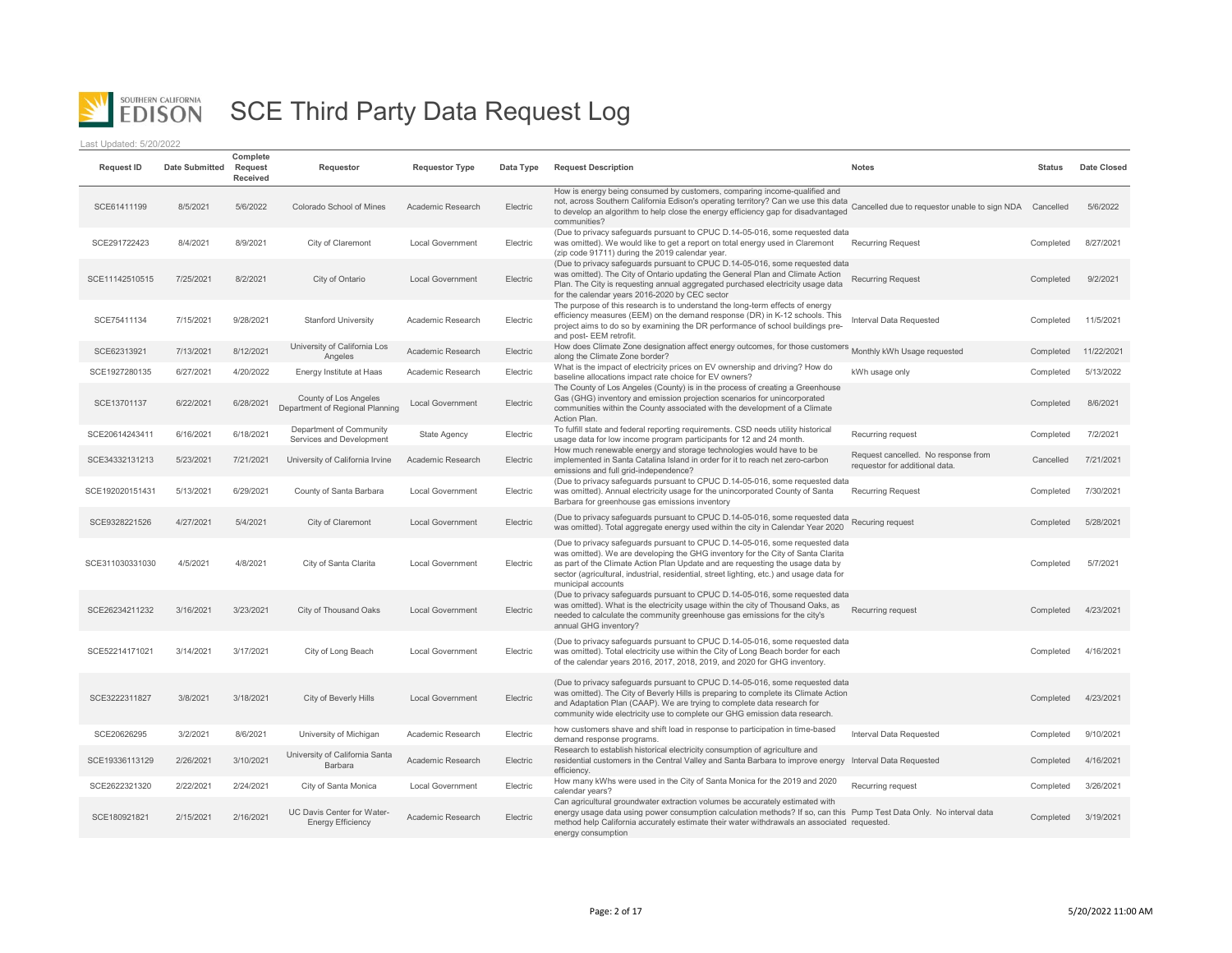

| <b>Request ID</b> | <b>Date Submitted</b> | Complete<br>Request<br>Received | Requestor                                                       | <b>Requestor Type</b>   | Data Type | <b>Request Description</b>                                                                                                                                                                                                                                                                                           | <b>Notes</b>                                                                                                           | <b>Status</b> | Date Closed |
|-------------------|-----------------------|---------------------------------|-----------------------------------------------------------------|-------------------------|-----------|----------------------------------------------------------------------------------------------------------------------------------------------------------------------------------------------------------------------------------------------------------------------------------------------------------------------|------------------------------------------------------------------------------------------------------------------------|---------------|-------------|
| SCE30620322113    | 2/14/2021             | 3/2/2021                        | UC Davis Center for Water-<br><b>Energy Efficiency</b>          | Academic Research       | Electric  | How do evaporative cooling systems (commonly refered to as swamp coolers)<br>impact the water and energy use of residential households in the geographical<br>areas in California where evaporative cooling systems are used in high<br>concentration?                                                               | Interval Data Requested.                                                                                               | Completed     | 4/9/2021    |
| SCE3317142924     | 1/27/2021             | 3/1/2021                        | UC Davis Center for water-<br>energy efficiency                 | Academic Research       | Electric  | how much energy was saved with the rollout of a grant program that funded<br>water-energy saving devices in residential homes.                                                                                                                                                                                       | Monthly kWh                                                                                                            | Completed     | 4/6/2021    |
| SCE13152514034    | 12/16/2020            | 12/24/2020                      | City of Huntington Beach                                        | Local Government        | Electric  | We are requesting anonymized residential electrical usage data of 1,082<br>addresses within the Oak View neighborhood to predict the benefits of energy<br>efficiency and renewable generation for this community.                                                                                                   | <b>Recurring Request</b>                                                                                               | Completed     | 2/12/2021   |
| SCE6171419117     | 12/14/2020            | 12/15/2020                      | Department of Community<br>Service and Development              | <b>State Agency</b>     | Electric  | To fulfill state and federal reporting requirements. CSD needs utility historical<br>usage data for low income program participants.                                                                                                                                                                                 | <b>Recurring Request</b>                                                                                               | Completed     | 12/31/2020  |
| SCE20243291819    | 11/24/2020            | 4/13/2021                       | University of California Los<br>Angeles                         | Academic Research       | Electric  | This data is for the design, planning, and execution of the Basset-Avocado<br>Heights Advanced Energy Project, a CEC-funded project exploring strategies and Interval Data Requested<br>approaches to expanding distributed energy resources in disadvantaged<br>communities.                                        |                                                                                                                        | Completed     | 5/14/2021   |
| SCE25921312213    | 11/16/2020            | 11/17/2020                      | Department of Community<br>Service and Development              | <b>State Agency</b>     | Electric  | To fulfill state and federal reporting requirements. CSD needs utility historical<br>usage data for low income program participants.                                                                                                                                                                                 | Recurring request                                                                                                      | Completed     | 12/4/2020   |
| SCE212388115      | 11/2/2020             | 11/5/2020                       | City of Rancho Palos Verdes                                     | Local Government        | Electric  | (Due to privacy safeguards pursuant to CPUC D.14-05-016, some requested data<br>was omitted). The City of Rancho Palos Verdes seeks 2018 and 2019 aggregated<br>community-wide electricity usage data in order to determine current greenhouse<br>gas emissions from energy use.                                     |                                                                                                                        | Completed     | 12/4/2020   |
| SCE101128182      | 10/26/2020            | 11/10/2020                      | City of Moorpark                                                | <b>Local Government</b> | Electric  | (Due to privacy safeguards pursuant to CPUC D.14-05-016, some requested data<br>was omitted). Annual electricity usage by year and sector (e.g. residential,<br>commercial, industrial, municipal, agricultural) for GHG reporting.                                                                                  |                                                                                                                        | Completed     | 12/11/2020  |
| SCE5011331        | 9/29/2020             | 10/6/2020                       | City of Palm Springs                                            | Local Government        | Electric  | (Due to privacy safeguards pursuant to CPUC D.14-05-016, some requested data<br>was omitted). 2018 electricity usage across all accounts in the City of Palm<br>Springs for GHG reporting.                                                                                                                           |                                                                                                                        | Completed     | 11/6/2020   |
| SCE4172231218     | 9/24/2020             | 6/24/2021                       | UC Berkeley Energy and<br>Resources Group                       | Academic Research       | Electric  | We are investigating electricity reliability and resiliency across communities in<br>California, specifically the rotating outages during the load curtailment directed by Request cancelled due to no response from the<br>CAISO on 8/14-15. Therefore, we request the spatial extent of rotating outage<br>groups. | requestor                                                                                                              | Cancelled     | 6/24/2021   |
| SCE17193121429    | 9/15/2020             | 9/17/2020                       | Town of Apple Valley                                            | <b>Local Government</b> | Electric  | (Due to privacy safeguards pursuant to CPUC D.14-05-016, some requested data<br>was omitted). The Town of Apple Valley is preparing our Climate Action Plan, and Recurring request<br>need 2019 data to compile an inventory of emissions.                                                                           |                                                                                                                        | Completed     | 10/22/2020  |
| SCE29029281626    | 9/1/2020              |                                 | 11/10/2020 University of California Riverside Academic Research |                         | Electric  | Research will evaluate how the changes to critical peak pricing(CPP) program<br>made in 2019 impacted its effectiveness. To do so, we will utilize advanced<br>econometrics and machine learning techniques. Please see our email for a<br>detailed project description.                                             | Interval Data Requested                                                                                                | Completed     | 2/16/2021   |
| SCE8712242221     | 8/31/2020             | 9/10/2020                       | City of Culver City                                             | <b>Local Government</b> | Electric  | (Due to privacy safeguards pursuant to CPUC D.14-05-016, some requested data<br>was omitted). The City is preparing a citywide Greenhouse Gas Inventory with a Recurring request<br>2019 base year and needs this data to complete the inventory.                                                                    |                                                                                                                        | Completed     | 10/15/2020  |
| SCE2353023236     | 8/30/2020             | 10/21/2020                      | City of Oxnard                                                  | <b>Local Government</b> | Electric  | Greenhouse gas (GHG) emissions associated with the energy consumed in the<br>City of Oxnard for 2018 and 2019.                                                                                                                                                                                                       |                                                                                                                        | Completed     | 11/20/2020  |
| SCE212332436      | 8/25/2020             | 9/3/2020                        | City of Oxnard                                                  | <b>Local Government</b> | Electric  | What are the greenhouse gas (GHG) emissions associated with the energy<br>consumed in the City of Oxnard.                                                                                                                                                                                                            | Cancelled by requestor                                                                                                 | Cancelled     | 9/8/2020    |
| SCE2811230324     | 8/10/2020             | 8/18/2020                       | City of Port Hueneme                                            | <b>Local Government</b> | Electric  | (Due to privacy safeguards pursuant to CPUC D.14-05-016, some requested data<br>was omitted). 2018 and 2019 community usage for General Plan Update and<br>Climate Action Plan.                                                                                                                                      |                                                                                                                        | Completed     | 9/18/2020   |
| SCE254281377      | 8/4/2020              | 6/24/2021                       | University of California Berkeley                               | Academic Research       | Electric  | We are looking at recommending energy efficiency measures and reducing<br>energy costs for residential customers in the communities of Lindcove,<br>Lemoncove, and Hypericum in Tulare County.                                                                                                                       | Request cancelled due to no response from the<br>requestor                                                             | Cancelled     | 6/24/2021   |
| SCE2281322339     | 8/4/2020              | 8/12/2020                       | City of Thousand Oaks                                           | <b>Local Government</b> | Electric  | (Due to privacy safeguards pursuant to CPUC D.14-05-016, some requested data<br>was omitted). Electricity usage within the city of Thousand Oaks for 2019, as<br>needed to calculate the community greenhouse gas emissions for the city's<br>annual GHG inventory.                                                  | Recurring request                                                                                                      | Completed     | 9/17/2020   |
| SCE1718253157     | 8/2/2020              | 8/12/2020                       | City of Irvine                                                  | <b>Local Government</b> | Electric  | Usage and customer account data for 23 Cities in Orange County for CCA<br>Feasibility and Implementation. Standard Output File aggregated by rate<br>schedule.                                                                                                                                                       | This program does not fulfill this type of<br>request. The requestor was routed to the<br>appropriate internal process | Cancelled     | 8/19/2020   |
| SCE3233161865     | 7/28/2020             | 8/6/2020                        | City of Santa Barbara                                           | <b>Local Government</b> | Electric  | (Due to privacy safeguards pursuant to CPUC D.14-05-016, some requested data<br>was omitted). Annual electricity usage for the City of Santa Barbara. Number of<br>customers and usage per ag., comm., ind., and res. sector for the City for 2016,<br>2017 and 2018.                                                | <b>Recurring Request</b>                                                                                               | Completed     | 9/11/2020   |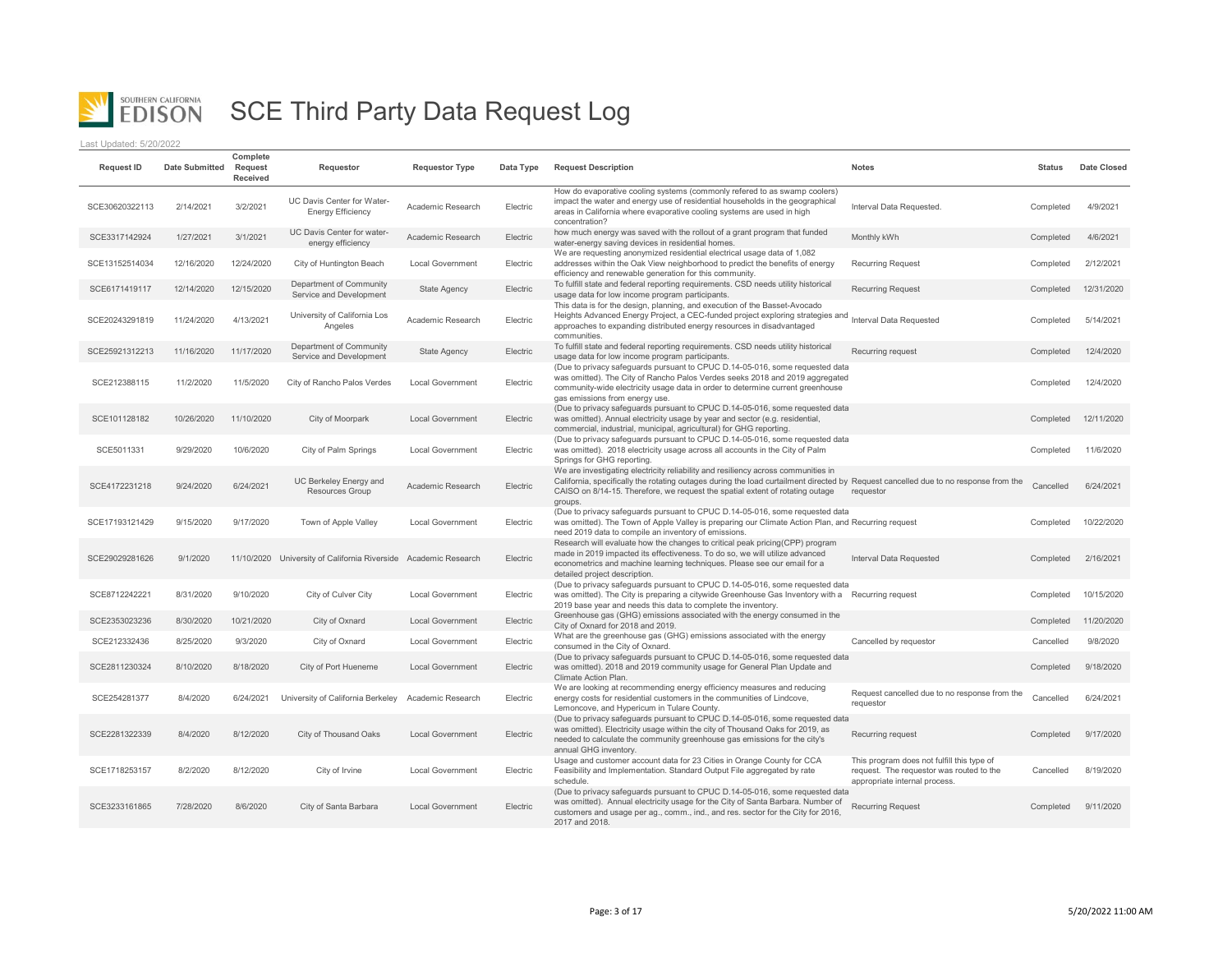

| <b>Request ID</b> | <b>Date Submitted</b> | Complete<br>Request<br>Received | Requestor                                              | <b>Requestor Type</b>   | Data Type | <b>Request Description</b>                                                                                                                                                                                                                                                                                                                                | <b>Notes</b>                                                          | <b>Status</b> | <b>Date Closed</b> |
|-------------------|-----------------------|---------------------------------|--------------------------------------------------------|-------------------------|-----------|-----------------------------------------------------------------------------------------------------------------------------------------------------------------------------------------------------------------------------------------------------------------------------------------------------------------------------------------------------------|-----------------------------------------------------------------------|---------------|--------------------|
| SCE1933201576     | 6/29/2020             | 7/8/2020                        | City of Huntington Beach                               | <b>Local Government</b> | Electric  | We are requesting anonymized residential electrical usage data of 1082<br>addresses within the OakView Community. That data will be used to predict the<br>benefits of energy efficiency and renewable generation for a disadvantaged<br>community.                                                                                                       |                                                                       | Completed     | 8/13/2020          |
| SCE20212313426    | 6/28/2020             | 10/13/2020                      | UC Davis Center for Water-<br><b>Energy Efficiency</b> | Academic Research       | Electric  | How do evaporative cooling systems impact the water and energy use of<br>residential households in the geographical areas in California where evaporative Interval Data Requested<br>cooling systems are used in high concentration?                                                                                                                      |                                                                       | Completed     | 12/4/2020          |
| SCE181910102323   | 6/28/2020             | 10/13/2020                      | UC Davis Center for Water-<br><b>Energy Efficiency</b> | Academic Research       | Electric  | Residential water and energy consumpton study in seasonally occupied<br>residences compaired vs full time occupied households in selected zip codes.                                                                                                                                                                                                      | Interval Data Requested                                               | Completed     | 11/27/2020         |
| SCE241482135      | 6/27/2020             | 9/28/2020                       | University of Oregon                                   | Academic Research       | Electric  | How much energy are schools using in Orange County, California and by what<br>source?                                                                                                                                                                                                                                                                     | Request cancelled. No response from<br>requestor for additional data. | Cancelled     | 9/28/2020          |
| SCE11934182628    | 6/21/2020             | 2/25/2021                       | University of Southern California                      | Academic Research       | Electric  | Quantify how climate, building characteristics, and socioeconomic indicators<br>impact electricity consumption, as well as study the extent to which policy and<br>behavior change due to COVID-19 has affected demand.                                                                                                                                   | Interval Data Requested                                               | Completed     | 3/26/2021          |
| SCE631423029      | 6/16/2020             | 6/30/2020                       | City of Santa Barbara                                  | <b>Local Government</b> | Electric  | (Due to privacy safequards pursuant to CPUC D.14-05-016, some requested data<br>was omitted). 2019 Community Greenhouse Gas Inventory                                                                                                                                                                                                                     | <b>Recurring Request</b>                                              | Completed     | 7/24/2020          |
| SCE3320213167     | 6/14/2020             | 6/15/2020                       | Department of Community<br>Services and Development    | <b>State Agency</b>     | Electric  | To fulfill state and federal reporting requirements, CSD need usage data for low<br>income program participants. Applicants have signed a disclosure agreement<br>granting CSD permission to their usage data                                                                                                                                             | Recurring request                                                     | Completed     | 6/30/2020          |
| SCE1912192181     | 6/4/2020              | 3/18/2022                       | Energy Institute at Haas                               | Academic Research       | Electric  | What are the effects of electricity supply outages on household and firm<br>decisions? Do households and firms make investment decisions in response to<br>actual or potential outages? What have been the economic costs of the 2019<br>PSPS to society?                                                                                                 | Request cancelled per requestor                                       | Cancelled     | 3/18/2022          |
| SCE26325241424    | 5/21/2020             | 6/5/2020                        | Energy Institute at Haas                               | Academic Research       | Electric  | What is the causal effect of electricity price changes on electricity use in the<br>agricultural sector? How do farmers respond to changes in electricity prices?<br>What is the price elasticity of demand for agricultural water?                                                                                                                       | Interval data requested.                                              | Completed     | 7/24/2020          |
| SCE2730302333     | 5/13/2020             | 5/18/2020                       | City of Claremont                                      | <b>Local Government</b> | Electric  | (Due to privacy safeguards pursuant to CPUC D.14-05-016, some requested data<br>was omitted). Aggregated energy usage data for all customers located in the city Recurring request.<br>of Claremont for calendar year 2014, 2015, 2016, 2017, and 2019.                                                                                                   |                                                                       | Completed     | 6/19/2020          |
| SCE8222930627     | 5/11/2020             | 5/19/2020                       | City of Goleta                                         | <b>Local Government</b> | Electric  | Annual Electricity Usage for the City of Goleta per agricultural, commercial,<br>industrial, and residential sector. Also, the number of customers in each sector<br>and in the total City. Additionally, how data is being masked.                                                                                                                       | Request for 2018 data was previously<br>provided.                     | Cancelled     | 5/22/2020          |
| SCE1962273214     | 4/19/2020             | 4/29/2020                       | City of Rancho Cucamonga                               | <b>Local Government</b> | Electric  | (Due to privacy safequards pursuant to CPUC D.14-05-016, some requested data<br>was omitted). We are requesting aggregated communitywide electricity<br>consumption separate by customer sectors (i.e. commercial, industrial, single-<br>family residential, multi-family residential, agricultural). Data will be used for the<br>City's GHG inventory. | <b>Recurring Request</b>                                              | Completed     | 5/22/2020          |
| SCE1227152118     | 3/30/2020             | 6/8/2020                        | City of Moreno Valley                                  | <b>Local Government</b> | Electric  | (Due to privacy safeguards pursuant to CPUC D.14-05-016, some requested data<br>was omitted). Calendar year 2018 and 2019 electricity usage for Moreno Valley<br>for use in the Moreno Valley Climate Action Plan GHG inventory. Please provide<br>electricity usage for available sectors.                                                               | <b>Recurring Request</b>                                              | Completed     | 7/10/2020          |
| SCE30222502626    | 3/5/2020              | 7/1/2020                        | UC Davis Center for Water-<br><b>Energy Efficiency</b> | Academic Research       | Electric  | How responsive are groundwater pumpers to an agency-imposed pumping fee<br>and energy prices, and will farmers adjust water and land use in response to<br>changes in fees and energy prices.                                                                                                                                                             | Interval usage requested                                              | Completed     | 8/7/2020           |
| SCE122013331617   | 2/11/2020             | 2/24/2020                       | City of Costa Mesa                                     | <b>Local Government</b> | Electric  | (Due to privacy safeguards pursuant to CPUC D.14-05-016, some requested data<br>was omitted). City requests the total amount of electricity used by all accounts in<br>2019. The data will be used for a CCA feasibility study.                                                                                                                           |                                                                       | Completed     | 3/31/2020          |
| SCE33303271819    | 2/9/2020              | 5/20/2020                       | UC Davis Center for Water-<br><b>Energy Efficiency</b> | Academic Research       | Electric  | Can agricultural groundwater extraction volumes be accurately estimated with<br>energy usage data using power consumption calculation methods? If so, can this<br>method help California accurately estimate their water withdrawals an associated<br>energy consumption                                                                                  | Interval usage requested                                              | Completed     | 6/30/2020          |
| SCE8332221128     | 1/29/2020             | 2/12/2020                       | City of West Hollywood                                 | <b>Local Government</b> | Electric  | (Due to privacy safeguards pursuant to CPUC D.14-05-016, some requested data<br>was omitted). West Hollywood needs communitywide energy consumption data<br>for years 2017 and 2018 in preparation for Climate Action Plan.                                                                                                                               |                                                                       | Completed     | 3/13/2020          |
| SCE251124513      | 1/28/2020             | 2/19/2020                       | City of Huntington Beach                               | <b>Local Government</b> | Electric  | Anonymized residential community data for Oak View neighborhood for year<br>2015-2019 based on matched addresses provided by city for assessment of<br>environmental performance and resiliency of the local electric infrastructure.                                                                                                                     |                                                                       | Completed     | 4/3/2020           |
| SCE1261411013     | 1/26/2020             | 2/5/2020                        | City of Carpinteria                                    | <b>Local Government</b> | Electric  | (Due to privacy safeguards pursuant to CPUC D.14-05-016, some requested data<br>was omitted). 2018 Annual electricity usage for the City of Carpinteria for GHG<br>inventory. Annual Electricity Usage for the City of Carpinteria per agricultural,<br>commercial, industrial, and residential sector.                                                   |                                                                       | Completed     | 3/5/2020           |
| SCE212934016      | 1/13/2020             | 11/4/2021                       | Energy Institute at Haas                               | Academic Research       | Electric  | How can California cover the costs of grid modernization, wildfire prevention,<br>renewable energy goals, and other programs in electricity rates while still<br>achieving electrification goals that are critical to decarbonization?                                                                                                                    | kWh Usage Requested                                                   | Completed     | 12/10/2021         |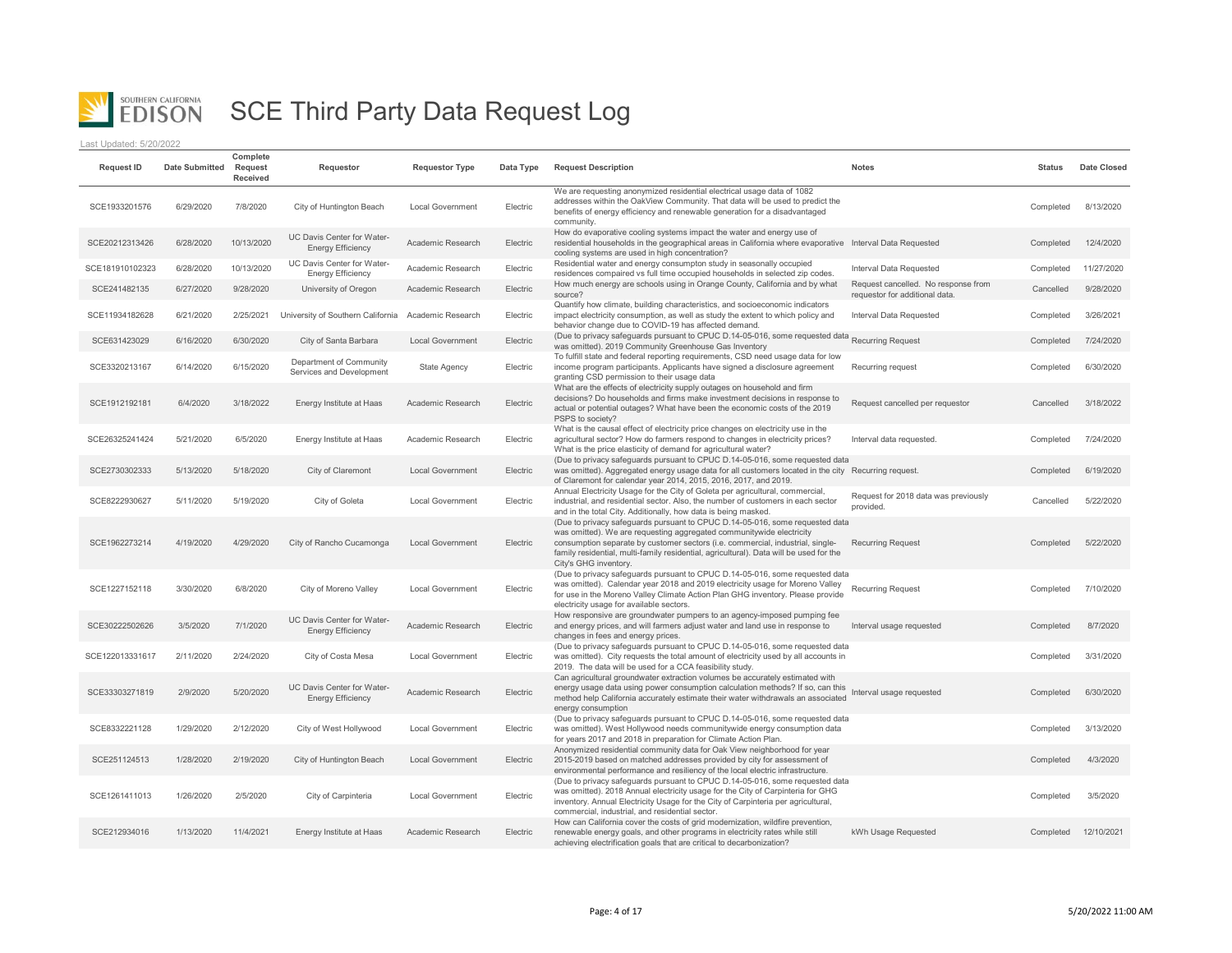

| <b>Request ID</b> | <b>Date Submitted</b> | Complete<br>Request<br>Received | Requestor                                          | <b>Requestor Type</b>   | Data Type | <b>Request Description</b>                                                                                                                                                                                                                                                                                                                                   | <b>Notes</b>      | <b>Status</b> | Date Closed |
|-------------------|-----------------------|---------------------------------|----------------------------------------------------|-------------------------|-----------|--------------------------------------------------------------------------------------------------------------------------------------------------------------------------------------------------------------------------------------------------------------------------------------------------------------------------------------------------------------|-------------------|---------------|-------------|
| SCE93113282326    | 1/6/2020              | 1/7/2020                        | Department of Community<br>Service and Development | State Agency            | Electric  | To fulfill state and federal reporting requirements. CSD needs utility historical<br>usage data for low income program participants.                                                                                                                                                                                                                         | Recurring request | Completed     | 1/24/2020   |
| SCE17319133214    | 12/18/2019            | 1/28/2020                       | City of Beaumont                                   | Local Government        | Electric  | (Due to privacy safeguards pursuant to CPUC D.14-05-016, some requested data<br>was omitted). Community wide and municipal electric energy consumption for<br>2015 to 2019 for general plan update.                                                                                                                                                          |                   | Completed     | 3/12/2020   |
| SCE1202226534     | 12/17/2019            | 12/23/2019                      | City of Norco                                      | <b>Local Government</b> | Electric  | (Due to privacy safeguards pursuant to CPUC D.14-05-016, some requested data<br>was omitted). City is working with WRCOG on Climate Action Plan and would<br>like to have the total kWh for calendar year 2017.                                                                                                                                              |                   | Completed     | 1/24/2020   |
| SCE702171615      | 12/12/2019            | 12/17/2019                      | City of Perris                                     | <b>Local Government</b> | Electric  | (Due to privacy safeguards pursuant to CPUC D.14-05-016, some requested data<br>was omitted). City is working with WRCOG on Climate Action Plan and would<br>like to have the total kWh for calendar year 2017.                                                                                                                                              |                   | Completed     | 1/24/2020   |
| SCE12103173322    | 12/12/2019            | 1/7/2020                        | City of Laguna Beach                               | <b>Local Government</b> | Electric  | (Due to privacy safeguards pursuant to CPUC D.14-05-016, some requested data<br>was omitted). Historical 2015 - 2018 electricity usage data within City of Laguna<br>Beach for calculating community sources of carbon emissions.                                                                                                                            |                   | Completed     | 2/7/2020    |
| SCE2594181810     | 12/10/2019            | 1/9/2020                        | City of Carson                                     | <b>Local Government</b> | Electric  | (Due to privacy safeguards pursuant to CPUC D.14-05-016, some requested data<br>was omitted). Total use of electricity within Carson borders for calendar years<br>2017 & 2018. Only aggregate data is needed, broken down by the residential,<br>commercial & industrial for Green House Gas inventory.                                                     |                   | Completed     | 2/21/2020   |
| SCE26181026913    | 12/8/2019             | 12/12/2019                      | City of Goleta                                     | <b>Local Government</b> | Electric  | (Due to privacy safeguards pursuant to CPUC D.14-05-016, some requested data<br>was omitted). 2018 Annual electricity usage for the City of Goleta for planning.                                                                                                                                                                                             |                   | Completed     | 1/17/2020   |
| SCE82491941       | 12/3/2019             | 12/11/2019                      | City of Menifee                                    | <b>Local Government</b> | Electric  | (Due to privacy safeguards pursuant to CPUC D.14-05-016, some requested data<br>was omitted). City is working with WRCOG on Climate Action Plan and is<br>requesting the total kWh for calendar year 2017.                                                                                                                                                   |                   | Completed     | 1/17/2020   |
| SCE8101893412     | 12/1/2019             | 12/9/2019                       | City of Ventura                                    | <b>Local Government</b> | Electric  | (Due to privacy safeguards pursuant to CPUC D.14-05-016, some requested data<br>was omitted). Community usage data for City of Ventura for year 2015-2018<br>categorize by Residential, Commercial, Industrial and Agricultural for climate<br>action planning.                                                                                              |                   | Completed     | 1/17/2020   |
| SCE9169101033     | 11/24/2019            | 12/2/2019                       | City of Lake Elsinore                              | <b>Local Government</b> | Electric  | (Due to privacy safeguards pursuant to CPUC D.14-05-016, some requested data<br>was omitted). City is working with WRCOG on Climate Action Plan and would<br>like to have the total kWh for calendar year 2017.                                                                                                                                              |                   | Completed     | 1/10/2020   |
| SCE9131526187     | 11/24/2019            | 12/18/2019                      | City of Moreno Valley                              | Local Government        | Electric  | (Due to privacy safeguards pursuant to CPUC D.14-05-016, some requested data<br>was omitted). City is working with WRCOG on Climate Action Plan and would<br>like to have the total kWh for calendar year 2017.                                                                                                                                              |                   | Completed     | 1/24/2020   |
| SCE1912513015     | 11/20/2019            | 12/2/2019                       | City of Temecula                                   | <b>Local Government</b> | Electric  | (Due to privacy safeguards pursuant to CPUC D.14-05-016, some requested data<br>was omitted). City is working with WRCOG on Climate Action Plan and would<br>like to have the total kWh for calendar year 2017.                                                                                                                                              |                   | Completed     | 1/3/2020    |
| SCE14212128510    | 11/18/2019            | 12/9/2019                       | City of Agoura Hills                               | <b>Local Government</b> | Electric  | (Due to privacy safeguards pursuant to CPUC D.14-05-016, some requested data<br>was omitted). The City of Agoura Hills is developing a Climate Action Plan that<br>includes a greenhouse gas emissions inventory for major economic sectors for<br>the year 2018. Electricity consumption is one of the key sectors the City is<br>reviewing in this effort. |                   | Completed     | 1/17/2020   |
| SCE7262122821     | 11/18/2019            | 12/2/2019                       | City of Calimesa                                   | <b>Local Government</b> | Electric  | (Due to privacy safeguards pursuant to CPUC D.14-05-016, some requested data<br>was omitted). City is working with WRCOG on Climate Action Plan and would<br>like to have the total kWh for calendar year 2017.                                                                                                                                              |                   | Completed     | 1/3/2020    |
| SCE16425322317    | 11/17/2019            | 12/2/2019                       | City of Eastvale                                   | <b>Local Government</b> | Electric  | (Due to privacy safeguards pursuant to CPUC D.14-05-016, some requested data<br>was omitted). City is working with WRCOG on Climate Action Plan and would<br>like to have the total kWh for calendar year 2017.                                                                                                                                              |                   | Completed     | 12/31/2019  |
| SCE5527455        | 11/17/2019            | 12/2/2019                       | County of Riverside                                | <b>Local Government</b> | Electric  | WRCOG Climate Action Plan: would like to have the total kWh for calendar year<br>2017 for unincorporated Riverside County.                                                                                                                                                                                                                                   |                   | Completed     | 1/3/2020    |
| SCE2811001019     | 11/17/2019            | 12/2/2019                       | City of Wildomar                                   | <b>Local Government</b> | Electric  | (Due to privacy safeguards pursuant to CPUC D.14-05-016, some requested data<br>was omitted). City is working with WRCOG on Climate Action Plan and would<br>like to have the total kWh for calendar year 2017.                                                                                                                                              |                   | Completed     | 12/31/2019  |
| SCE71131112910    | 11/17/2019            | 12/2/2019                       | City of Canyon Lake                                | <b>Local Government</b> | Electric  | (Due to privacy safeguards pursuant to CPUC D.14-05-016, some requested data<br>was omitted). City is working with WRCOG on Climate Action Plan and would<br>like to have the total kWh for calendar year 2017.                                                                                                                                              |                   | Completed     | 12/31/2019  |
| SCE24111128267    | 11/14/2019            | 12/2/2019                       | City of Jurupa Valley                              | Local Government        | Electric  | (Due to privacy safeguards pursuant to CPUC D.14-05-016, some requested data<br>was omitted). City is working with WRCOG on Climate Action Plan and would<br>like to have the total kWh for calendar year 2017.                                                                                                                                              |                   | Completed     | 12/31/2019  |
| SCE143419342823   | 11/14/2019            | 12/2/2019                       | City of Murrieta                                   | <b>Local Government</b> | Electric  | (Due to privacy safeguards pursuant to CPUC D.14-05-016, some requested data<br>was omitted). City is working with WRCOG on Climate Action Plan and would<br>like to have the total kWh for calendar year 2017.                                                                                                                                              |                   | Completed     | 12/31/2019  |
| SCE352931726      | 11/14/2019            | 12/2/2019                       | City of Hemet                                      | <b>Local Government</b> | Electric  | (Due to privacy safeguards pursuant to CPUC D.14-05-016, some requested data<br>was omitted). City is working with WRCOG on Climate Action Plan and would<br>like to have the total kWh for calendar year 2017.                                                                                                                                              |                   | Completed     | 12/31/2019  |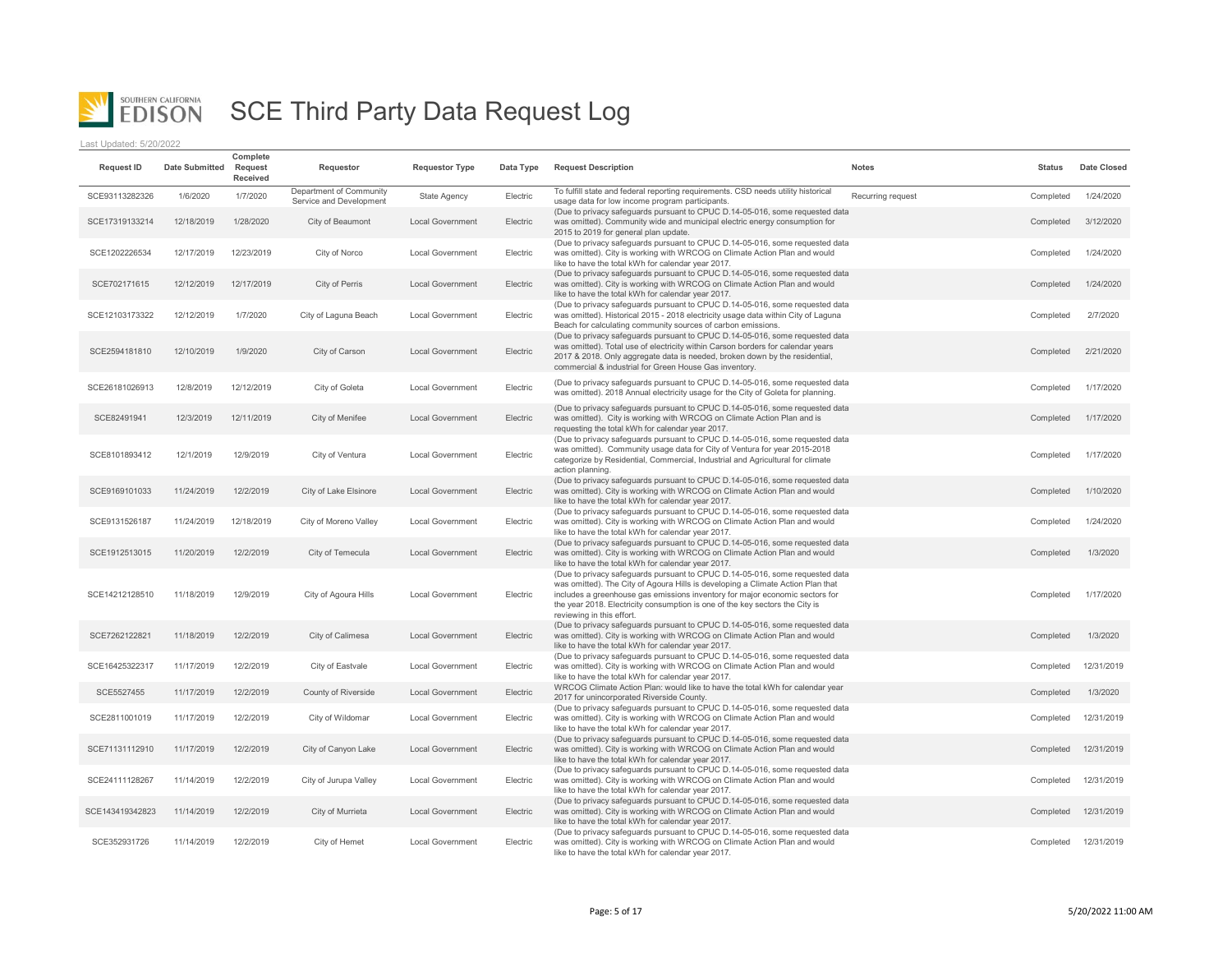

| <b>Request ID</b> | <b>Date Submitted</b> | Complete<br>Request<br>Received | Requestor                                                | <b>Requestor Type</b>   | Data Type | <b>Request Description</b>                                                                                                                                                                                                                                                                                                                                                                         | <b>Notes</b>                                                                                       | <b>Status</b> | Date Closed |
|-------------------|-----------------------|---------------------------------|----------------------------------------------------------|-------------------------|-----------|----------------------------------------------------------------------------------------------------------------------------------------------------------------------------------------------------------------------------------------------------------------------------------------------------------------------------------------------------------------------------------------------------|----------------------------------------------------------------------------------------------------|---------------|-------------|
| SCE12333117189    | 11/12/2019            | 12/12/2019                      | County of Santa Barbara                                  | Local Government        | Electric  | (Due to privacy safeguards pursuant to CPUC D.14-05-016, some requested data<br>was omitted). 2018 electricity usage at county level, unincorporated county area<br>within Santa Barbara County. Number of customers and usage per ag., comm.,<br>ind., and res. sector in each boundary for Climate Action Planning.                                                                              |                                                                                                    | Completed     | 1/22/2020   |
| SCE734624132      | 10/17/2019            |                                 | Ohio State University                                    | Academic Research       | Electric  | Project will provide empirical analyses based on statistical and engineering<br>models to support a holistic analysis of distribution-side electricity system<br>resilience with a case focus on the SCE control area.                                                                                                                                                                             | OSU was unable to sign the Non-Disclosure<br>Agreement (NDA) with indemnification clause<br>as is. | Cancelled     |             |
| SCE112429212632   | 10/1/2019             | 10/8/2019                       | Department of Community<br>Services and Development      | <b>State Agency</b>     | Electric  | To fulfill State and Federal reporting requirements, CSD requires utility usage<br>data for low-income program participants.                                                                                                                                                                                                                                                                       | Recurring request                                                                                  | Completed     | 10/31/2019  |
| SCE3992274        | 9/30/2019             | 10/7/2019                       | City of Claremont                                        | <b>Local Government</b> | Electric  | (Due to privacy safeguards pursuant to CPUC D.14-05-016, some requested data<br>was omitted). Claremont Community energy data for 2018 for sustainability plan<br>baseline consumption data.                                                                                                                                                                                                       |                                                                                                    | Completed     | 11/6/2019   |
| SCE27428302927    | 9/9/2019              | 9/10/2019                       | Department of Community<br>Services and Development      | <b>State Agency</b>     | Electric  | To fulfill State and Federal reporting requirements, CSD requires specific utility<br>usage data for low-income program participants. As a condition of program<br>participation, applicants are required to sign disclosures granting permission for<br>CSD.                                                                                                                                      | Recurring request                                                                                  | Completed     | 10/4/2019   |
| SCE61111145       | 8/26/2019             | 11/6/2019                       | University of California Santa<br>Barbara                | Academic Research       | Electric  | Establish historical electricity consumption of agriculture in the Central Valley and<br>Santa Barbara area to determine correlation between agricultural and residential Interval data requested<br>usage and microclimate weather forecast to improve energy efficiency.                                                                                                                         |                                                                                                    | Completed     | 12/13/2019  |
| SCE30522203332    | 7/16/2019             | 7/24/2019                       | City of San Jacinto                                      | <b>Local Government</b> | Electric  | (Due to privacy safeguards pursuant to CPUC D.14-05-016, some requested data<br>was omitted). Aggregate community electricity usage data for the City of San<br>Jacinto for calendar years 2015, 2016, 2017, and 2018 for Climate Action<br>Planning. Only annual aggregate data is needed, broken down by residential,<br>commercial, and industrial sectors. Data should be aggregated annually. |                                                                                                    | Completed     | 8/23/2019   |
| SCE3291233417     | 6/23/2019             | 8/15/2019                       | Duke University                                          | Academic Research       | Electric  | We are working on a data-driven research project, trying to implement machine<br>learning techniques to design best pricing policies or incentive mechanisms to<br>maximize profits for local utility providers and save energy costs for customers.                                                                                                                                               | Request cancelled due to no response from the<br>requestor                                         | Cancelled     | 11/13/2019  |
| SCE111515253014   | 6/12/2019             | 7/2/2019                        | City of South Pasadena                                   | <b>Local Government</b> | Electric  | (Due to privacy safeguards pursuant to CPUC D.14-05-016, some requested data<br>was omitted). 2016 and 2017 Energy Usage by customers within the city for<br>climate action planning.                                                                                                                                                                                                              |                                                                                                    | Completed     | 8/2/2019    |
| SCE333282476      | 5/23/2019             | 6/5/2019                        | City of Culver City                                      | <b>Local Government</b> | Electric  | (Due to privacy safeguards pursuant to CPUC D.14-05-016, some requested data<br>was omitted). For a GHG inventory, for the entire year of 2017, the City requests<br>the total amount of electricity used by all accounts in Culver City. Preferably<br>broken down into commercial, industrial, single-family residential and multi-family<br>residential.                                        |                                                                                                    | Completed     | 7/3/2019    |
| SCE8415222924     | 5/13/2019             | 5/17/2019                       | San Bernardino Valley Municipal<br><b>Water District</b> | <b>Local Government</b> | Electric  | How much energy is being used for accounts associated with well records for the This program does not fulfill this type of<br>Western-San Bernardino Water master boundary as defined by the 1969<br>Judgment                                                                                                                                                                                      | request. The requestor was routed to the<br>appropriate internal process.                          | Cancelled     | 5/17/2019   |
| SCE232215322616   | 5/6/2019              | 5/14/2019                       | City of Santa Monica                                     | <b>Local Government</b> | Electric  | (Due to privacy safeguards pursuant to CPUC D.14-05-016, some requested data<br>was omitted). Total annual kWh consumed in calendar year 2018. If by rate is not<br>available/allowed, then by customer segment (residential, multifamily,<br>commercial, industrial)                                                                                                                              | <b>Recurring Request</b>                                                                           | Completed     | 5/24/2019   |
| SCE31102813234    | 5/1/2019              | 7/8/2019                        | Yale University Department of<br>Economics               | Academic Research       | Electric  | Addendum to SCE137347172. How effective was the California Solar Initiative?<br>Requesting Heating Type All Electric Flag information.                                                                                                                                                                                                                                                             | Addendum to request SCE137347172                                                                   | Completed     | 7/19/2019   |
| SCE1212223064     | 4/22/2019             | 5/2/2019                        | City of Palmdale                                         | <b>Local Government</b> | Electric  | (Due to privacy safeguards pursuant to CPUC D.14-05-016, some requested data<br>was omitted). We are creating a GHG inventory and climate action plan as part of<br>a General Plan update. We would like aggregated data for the City broken down<br>by customer class (residential, commercial, ag, etc.). We would like annual data<br>for 2010 to present.                                      |                                                                                                    | Completed     | 6/10/2019   |
| SCE8291717014     | 3/27/2019             | 4/5/2019                        | City of Thousand Oaks                                    | <b>Local Government</b> | Electric  | (Due to privacy safeguards pursuant to CPUC D.14-05-016, some requested data<br>was omitted). Community greenhouse gas inventory for years 2010 through to<br>present. Need aggregated data for the City broken down by customer class<br>(residential, commercial, industrial, agriculture) Analysis of community energy<br>use for development of energy action plan.                            |                                                                                                    | Completed     | 5/10/2019   |
| SCE29202610522    | 3/20/2019             | 6/18/2019                       | Energy Institute at Haas                                 | Academic Research       | Electric  | What is the causal effect of energy efficiency upgrades in agricultural water<br>pumping on energy and water use, and how do these impacts compare to ex<br>ante engineering estimates? How does energy efficiency impact agricultural<br>yields and profits? What is the                                                                                                                          | Interval data requested.                                                                           | Completed     | 9/16/2019   |
| SCE293031221710   | 3/19/2019             | 3/25/2019                       | City of Upland                                           | <b>Local Government</b> | Electric  | (Due to privacy safeguards pursuant to CPUC D.14-05-016, some requested data<br>was omitted). We are participating in a greenhouse gas inventory and reduction<br>plan with other jurisdictions in the San Bernardino Council of Governments<br>region. 2016 aggregated electric consumption in kWh.                                                                                               |                                                                                                    | Completed     | 4/26/2019   |
| SCE92719151718    | 3/14/2019             | 11/14/2019                      | UC Davis Center for Water-<br><b>Energy Efficiency</b>   | Academic Research       | Electric  | Determining the water, energy, and associated greenhouse gas savings for<br>several DWR 2014 Water-Energy Grant Program projects.                                                                                                                                                                                                                                                                  | Interval Data Requested                                                                            | Completed     | 1/15/2020   |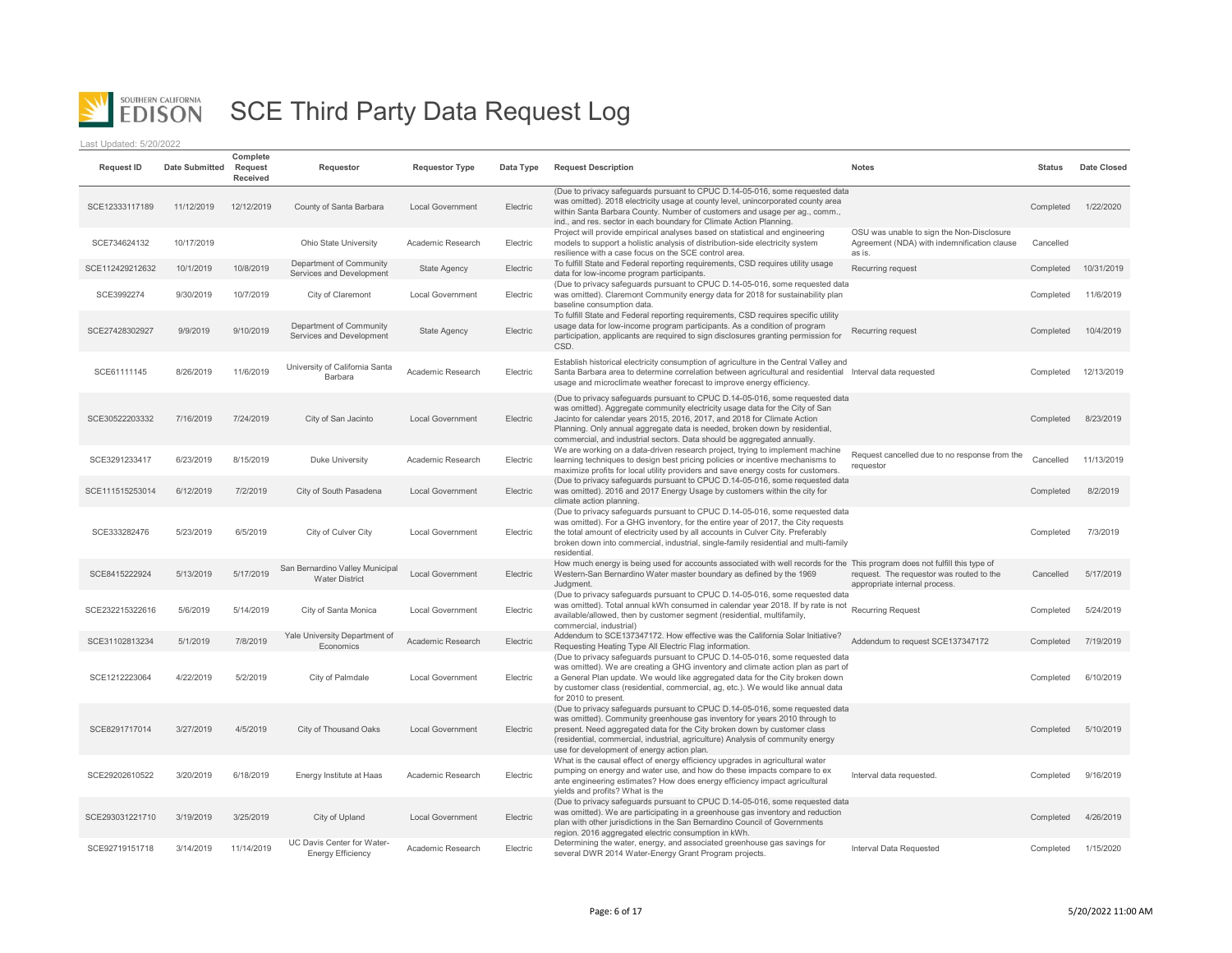

| <b>Request ID</b> | <b>Date Submitted</b> | Complete<br>Request<br>Received | Requestor                                              | <b>Requestor Type</b>   | Data Type | <b>Request Description</b>                                                                                                                                                                                                                                                                                                                                                                                                                             | <b>Notes</b>                                                                                                                 | <b>Status</b> | Date Closed |
|-------------------|-----------------------|---------------------------------|--------------------------------------------------------|-------------------------|-----------|--------------------------------------------------------------------------------------------------------------------------------------------------------------------------------------------------------------------------------------------------------------------------------------------------------------------------------------------------------------------------------------------------------------------------------------------------------|------------------------------------------------------------------------------------------------------------------------------|---------------|-------------|
| SCE2927203710     | 3/7/2019              | 3/8/2019                        | City of Rialto                                         | <b>Local Government</b> | Electric  | We are participating in a greenhouse gas inventory and reduction plan with the<br>other jurisdictions in the San Bernardino Council of Governments region. Building<br>energy GHGs will presented in a public report. Res/NonRes view only.                                                                                                                                                                                                            |                                                                                                                              | Completed     | 4/12/2019   |
| SCE18210172215    | 3/4/2019              | 3/19/2019                       | City of Barstow                                        | Local Government        | Electric  | (Due to privacy safeguards pursuant to CPUC D.14-05-016, some requested data<br>was omitted). We are participating in a greenhouse gas inventory and reduction<br>plan with the other jurisdictions in the San Bernardino Council of Governments<br>region. Building energy GHGs will be presented in a public report.                                                                                                                                 |                                                                                                                              | Completed     | 4/23/2019   |
| SCE15205221122    | 3/1/2019              | 3/15/2019                       | City of Highland                                       | <b>Local Government</b> | Electric  | (Due to privacy safeguards pursuant to CPUC D.14-05-016, some requested data<br>was omitted). We are participating in a greenhouse gas inventory and reduction<br>plan with the other jurisdictions in the San Bernardino Council of Governments<br>region. 2016 aggregated electric consumption in kWh.                                                                                                                                               |                                                                                                                              | Completed     | 4/19/2019   |
| SCE231814311034   | 2/28/2019             | 3/28/2019                       | City of Adelanto                                       | <b>Local Government</b> | Electric  | (Due to privacy safeguards pursuant to CPUC D.14-05-016, some requested data<br>was omitted). We are participating in a greenhouse gas inventory and reduction<br>plan with the other jurisdictions in the San Bernardino Council of Governments<br>region. 2016 aggregated electric consumption in kWh.                                                                                                                                               |                                                                                                                              | Completed     | 4/30/2019   |
| SCE15302218828    | 2/21/2019             | 3/8/2019                        | County of San Bernardino                               | <b>Local Government</b> | Electric  | We are participating in a greenhouse gas inventory and reduction plan with the<br>other jurisdictions in the San Bernardino Council of Governments region. Building<br>energy GHGs will be presented in a public report.                                                                                                                                                                                                                               |                                                                                                                              | Completed     | 4/16/2019   |
| SCE4210341928     | 2/19/2019             | 5/3/2019                        | City of Santa Ana                                      | <b>Local Government</b> | Electric  | (Due to privacy safeguards pursuant to CPUC D.14-05-016, some requested data<br>was omitted). 2012 to 2018 aggregated purchased electricity usage by CEC<br>sector for municipal, residential, commercial, industrial, and agricultural land<br>uses. Most current energy mix of energy supply, carbon intensity, total kWh<br>saved from saving programs for Environmental Impact Reporting for General<br>Plan Amendment including Land Use Element. |                                                                                                                              | Completed     | 6/10/2019   |
| SCE33201429029    | 2/11/2019             | 2/19/2019                       | Town of Apple Valley                                   | <b>Local Government</b> | Electric  | (Due to privacy safeguards pursuant to CPUC D.14-05-016, some requested data<br>was omitted). We are participating in a greenhouse gas inventory & reduction<br>plan. Requesting 2016 aggregated kWh consumption.                                                                                                                                                                                                                                      |                                                                                                                              | Completed     | 4/1/2019    |
| SCE88427931       | 2/8/2019              | 3/4/2019                        | City of Hesperia                                       | <b>Local Government</b> | Electric  | (Due to privacy safeguards pursuant to CPUC D.14-05-016, some requested data<br>was omitted). We are participating in a greenhouse gas inventory and reduction<br>plan with the other jurisdictions in the San Bernardino Council of Governments<br>region. 2016 aggregated electric consumption in kWh.                                                                                                                                               |                                                                                                                              | Completed     | 4/9/2019    |
| SCE32292541626    | 2/7/2019              | 3/15/2019                       | University of California Berkeley                      | Academic Research       | Electric  | Usage Data                                                                                                                                                                                                                                                                                                                                                                                                                                             | Request cancelled due to no response from the<br>requestor.                                                                  | Cancelled     | 3/15/2019   |
| SCE17299379       | 2/7/2019              | 2/8/2019                        | City of Irvine                                         | <b>Local Government</b> | Electric  | (Due to privacy safeguards pursuant to CPUC D.14-05-016, some requested data<br>was omitted). Requesting annual historic kWh usage data for last 5 years (2014- Recurring Request<br>2018) for community wide use in order to do GHG planning.                                                                                                                                                                                                         |                                                                                                                              | Completed     | 3/12/2019   |
| SCE2712293320     | 2/6/2019              | 2/19/2019                       | City of Loma Linda                                     | <b>Local Government</b> | Electric  | (Due to privacy safeguards pursuant to CPUC D.14-05-016, some requested data<br>was omitted). We are participating in a greenhouse gas inventory and reduction<br>plan with the other jurisdictions in the San Bernardino Council of Governments<br>region. 2016 aggregated electric consumption in kWh.                                                                                                                                               |                                                                                                                              | Completed     | 3/29/2019   |
| SCE13329152724    | 2/4/2019              | 2/15/2019                       | City of Montclair                                      | <b>Local Government</b> | Electric  | (Due to privacy safeguards pursuant to CPUC D.14-05-016, some requested data<br>was omitted). We are participating in a greenhouse gas inventory and reduction<br>plan with the other jurisdictions in the San Bernardino Council of Governments<br>region. 2016 aggregated electric consumption in kWh.                                                                                                                                               |                                                                                                                              | Completed     | 3/29/2019   |
| SCE6222628020     | 2/4/2019              | 2/20/2019                       | City of Yucaipa                                        | <b>Local Government</b> | Electric  | (Due to privacy safeguards pursuant to CPUC D.14-05-016, some requested data<br>was omitted). We are participating in a greenhouse gas inventory and reduction<br>plan with the other jurisdictions in the San Bernardino Council of Governments<br>region. 2016 aggregated electric consumption in kWh.                                                                                                                                               |                                                                                                                              | Completed     | 3/29/2019   |
| SCE18291351019    | 1/19/2019             | 1/28/2019                       | UC Davis Institute of<br><b>Transportation Studies</b> | Academic Research       | Electric  | This project explores how locating electric vehicle charging facilities at highway<br>rest areas might impact electricity demand and grid operation. This data request This program does not fulfill transmission and<br>aims to establish a baseline for comparison. Voltage and thermal capacity of the distribution type of data request.<br>main transmission and distribution line, substation, and transformers information                      |                                                                                                                              | Cancelled     | 1/31/2019   |
| SCE133213225      | 1/14/2019             | 1/25/2019                       | City of Grand Terrace                                  | <b>Local Government</b> | Electric  | (Due to privacy safeguards pursuant to CPUC D.14-05-016, some requested data<br>was omitted). We are participating in a greenhouse gas inventory and reduction<br>plan with the other jurisdictions in the San Bernardino Council of Governments<br>region. 2016 aggregated electric consumption in kWh.                                                                                                                                               |                                                                                                                              | Completed     | 3/8/2019    |
| SCE7261326198     | 1/14/2019             | 2/28/2019                       | City of Colton                                         | <b>Local Government</b> | Electric  | Data to update City of Colton's Climate Action Plan for Greenhouse Gas<br>Reduction. Data is needed for areas of serviced by SCE. Total electricity<br>consumption kWh for calendar year 2016. Request total (Residential,<br>Commercial and Agricultural - excluding Industrial)                                                                                                                                                                      |                                                                                                                              | Completed     | 4/5/2019    |
| SCE723112221      | 1/3/2019              | 1/7/2019                        | City of Westlake Village                               | <b>Local Government</b> | Electric  | <b>CCA Feasibility Study</b>                                                                                                                                                                                                                                                                                                                                                                                                                           | This program does not fulfill this type of<br>request for CCA. The requestor was routed to<br>the appropriate inter process. | Cancelled     | 1/7/2019    |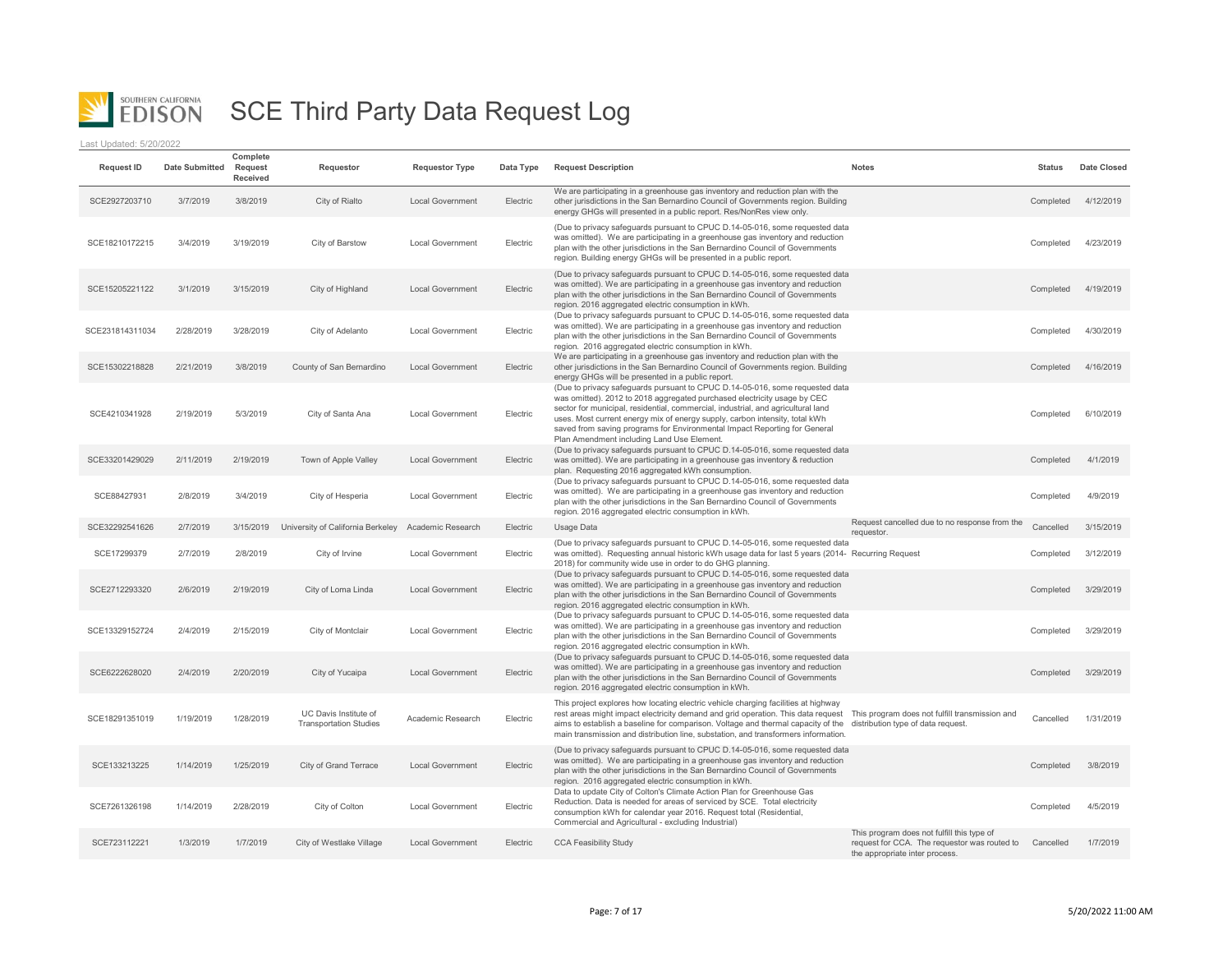

| <b>Request ID</b> | <b>Date Submitted</b> | Complete<br>Request<br>Received | Requestor                                           | <b>Requestor Type</b>   | Data Type | <b>Request Description</b>                                                                                                                                                                                                                                                                                                                                                                                                      | <b>Notes</b>                       | <b>Status</b> | <b>Date Closed</b> |
|-------------------|-----------------------|---------------------------------|-----------------------------------------------------|-------------------------|-----------|---------------------------------------------------------------------------------------------------------------------------------------------------------------------------------------------------------------------------------------------------------------------------------------------------------------------------------------------------------------------------------------------------------------------------------|------------------------------------|---------------|--------------------|
| SCE2251312026     | 1/2/2019              | 1/7/2019                        | Duke University                                     | Academic Research       | Electric  | How does energy burden (percentage of energy-related spending in household<br>income) contribute to eviction rate in California?                                                                                                                                                                                                                                                                                                | Duplicate request to SCE1481617198 | Cancelled     | 1/7/2019           |
| SCE2014017258     | 12/26/2018            | 2/26/2019                       | City of Chino                                       | <b>Local Government</b> | Electric  | (Due to privacy safequards pursuant to CPUC D.14-05-016, some requested data<br>was omitted). We are participating in a greenhouse gas inventory and reduction<br>plan with the other jurisdictions in the San Bernardino Council of Governments<br>region. 2016 aggregated electric consumption in kWh.                                                                                                                        |                                    | Completed     | 4/5/2019           |
| SCE1481617198     | 12/21/2018            | 1/15/2019                       | Duke University                                     | Academic Research       | Electric  | How can improved energy efficiency reduce eviction rate in California? Random<br>sampling of residential kWh billing and energy efficiency usage.                                                                                                                                                                                                                                                                               |                                    | Completed     | 2/15/2019          |
| SCE31201412210    | 12/20/2018            | 1/30/2019                       | City of Chino Hills                                 | <b>Local Government</b> | Electric  | We are participating in a greenhouse gas inventory and reduction plan with the<br>other jurisdictions in the San Bernardino Council of Governments region. 2016<br>aggregated electric consumption in kWh.                                                                                                                                                                                                                      |                                    | Completed     | 3/15/2019          |
| SCE426342117      | 12/13/2018            | 1/3/2019                        | City of Murrieta                                    | <b>Local Government</b> | Electric  | (Due to privacy safeguards pursuant to CPUC D.14-05-016, some requested data<br>was omitted). We are requesting electricity use data for the City of Murrieta for<br>the calendar year 2016. Request data for annual electricity use for all customer<br>types residential, commercial and industrial                                                                                                                           |                                    | Completed     | 1/31/2019          |
| SCE2913331633     | 12/11/2018            | 1/2/2019                        | City of Fontana                                     | <b>Local Government</b> | Electric  | (Due to privacy safeguards pursuant to CPUC D.14-05-016, some requested data<br>was omitted). We are participating in a greenhouse gas inventory and reduction<br>plan with other jurisdictions in the San Bernardino Council of Governments<br>region. 2016 monthly aggregated electric consumption in kWh                                                                                                                     |                                    | Completed     | 1/30/2019          |
| SCE222528555      | 12/6/2018             | 1/24/2019                       | City of Redlands                                    | <b>Local Government</b> | Electric  | We are participating in a greenhouse gas inventory and reduction plan with the<br>other jurisdictions in the San Bernardino Council of Governments region. 2016<br>monthly aggregated electric consumption in kWh                                                                                                                                                                                                               |                                    | Completed     | 3/8/2019           |
| SCE101813295      | 12/6/2018             | 12/10/2018                      | City of Irvine                                      | <b>Local Government</b> | Electric  | (Due to privacy safequards pursuant to CPUC D.14-05-016, some requested data<br>was omitted). The City of Irvine is developing a Strategic Energy Plan and is<br>requesting communitywide data to benchmark its energy consumption to identify recurring request<br>strategies for energy efficiency in municipal operations and encourage energy<br>conservation in community. Monthly aggregate usage data for 2017 and 2018. |                                    | Completed     | 1/18/2019          |
| SCE2691027170     | 12/5/2018             | 12/19/2018                      | City of Victorville                                 | <b>Local Government</b> | Electric  | (Due to privacy safeguards pursuant to CPUC D.14-05-016, some requested data<br>was omitted). We are participating in a greenhouse gas inventory and reduction<br>plan with the other jurisdictions in the San Bernardino County of governments<br>region. 2016 monthly aggregated electric consumption in kWh                                                                                                                  |                                    | Completed     | 1/31/2019          |
| SCE1625012914     | 12/5/2018             | 12/14/2018                      | City of Twentynine Palms                            | <b>Local Government</b> | Electric  | (Due to privacy safeguards pursuant to CPUC D.14-05-016, some requested data<br>was omitted). We are participating in a greenhouse gas inventory and reduction<br>plan with the other jurisdictions in the San Bernardino Council of Governments<br>region. 2016 monthly aggregated electric consumption in kWh.                                                                                                                |                                    | Completed     | 1/28/2019          |
| SCE327312518      | 12/3/2018             | 1/31/2019                       | Town of Yucca Valley                                | <b>Local Government</b> | Electric  | (Due to privacy safeguards pursuant to CPUC D.14-05-016, some requested data<br>was omitted). We are participating in a greenhouse gas inventory and reduction<br>plan with the other jurisdictions in the San Bernardino Council of Governments<br>region. Requesting monthly 2016 aggregated electric consumption in kWh                                                                                                      |                                    | Completed     | 3/15/2019          |
| SCE231211293      | 12/3/2018             | 12/14/2018                      | City of Ontario                                     | <b>Local Government</b> | Electric  | (Due to privacy safeguards pursuant to CPUC D.14-05-016, some requested data<br>was omitted). We are participating in a greenhouse gas inventory and reduction<br>plan with other jurisdictions in the San Bernardino Council of Governments<br>region. Requesting monthly 2016 aggregated electric consumption in kWh.                                                                                                         |                                    | Completed     | 1/28/2019          |
| SCE83331696       | 12/3/2018             | 1/10/2019                       | City of San Bernardino                              | <b>Local Government</b> | Electric  | We are participating in a greenhouse gas inventory and reduction plan with the<br>other jurisdictions in the San Bernardino Council of Governments region. 2016<br>aggregated electric consumption in kWh. Res/NonRes view only.                                                                                                                                                                                                |                                    | Completed     | 4/4/2019           |
| SCE32827301425    | 11/29/2018            | 12/7/2018                       | Department of Community<br>Services and Development | <b>State Agency</b>     | Electric  | To fulfill State and Federal reporting requirements, CSD requires specific utility<br>usage data for low-income program participants. As a condition of program<br>participation, applicants are required to sign disclosures granting permission for<br>CSD. 12 month of historical kWh usage data from list provided by CSD.                                                                                                  | Recurring request                  | Completed     | 12/28/2018         |
| SCE58626105       | 11/29/2018            | 12/10/2018                      | City of Rancho Cucamonga                            | <b>Local Government</b> | Electric  | (Due to privacy safeguards pursuant to CPUC D.14-05-016, some requested data<br>was omitted). We are participating in a greenhouse gas inventory and reduction<br>plan with the other jurisdictions in the San Bernardino Council of Governments<br>region. 2016 aggregated electric consumption in kWh                                                                                                                         | <b>Recurring Request</b>           | Completed     | 1/18/2019          |
| SCE209651321      | 11/15/2018            | 12/4/2018                       | City of La Verne                                    | <b>Local Government</b> | Electric  | (Due to privacy safeguards pursuant to CPUC D.14-05-016, some requested data<br>was omitted). Aggregate community electricity usage data for the City of La<br>Verne for Calendar years 2015, 2016, and 2017. Only annual aggregate data is<br>needed, broken down by residential, commercial, and industrial sectors. Data<br>should be aggregated annually.                                                                   |                                    | Completed     | 1/11/2019          |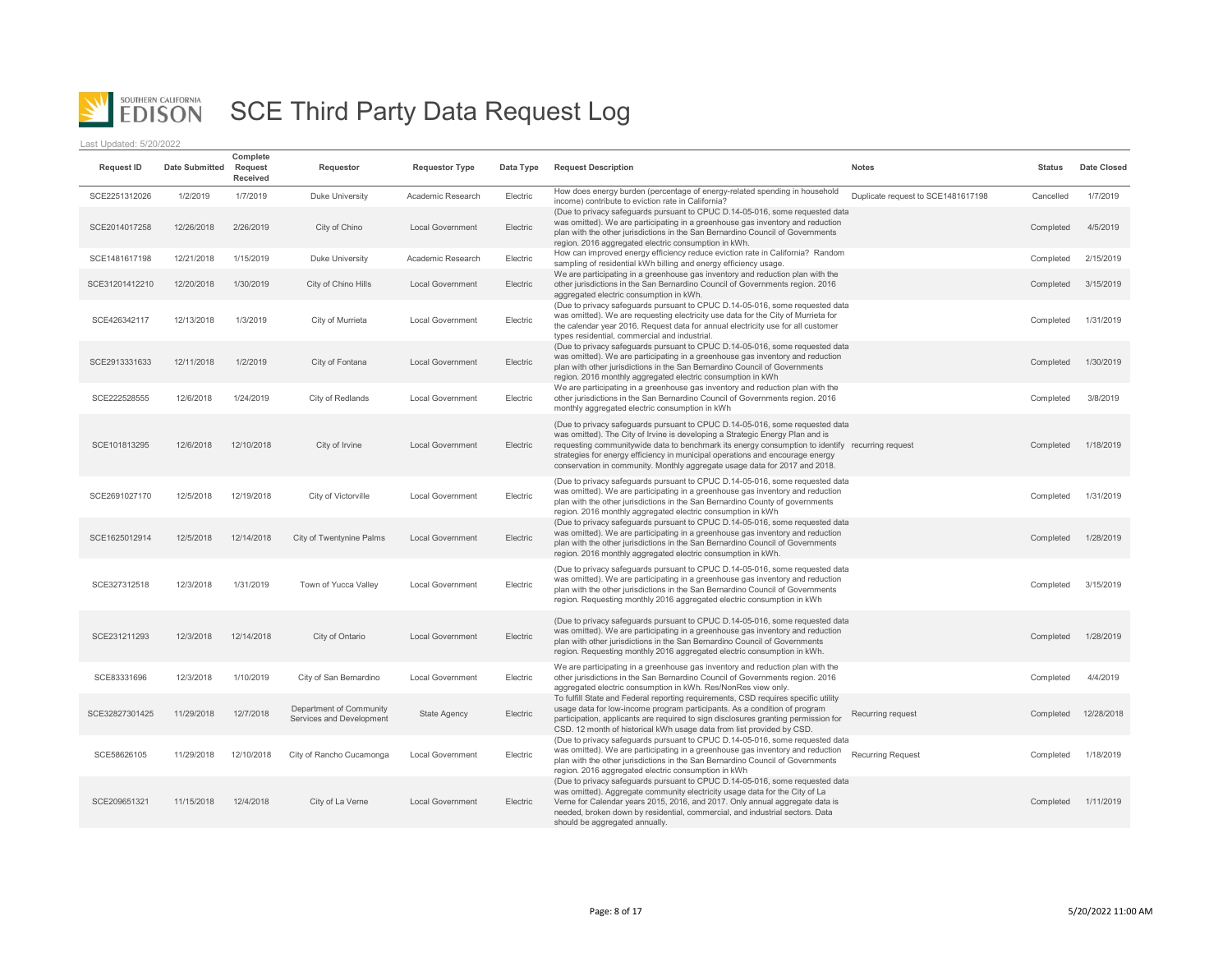

| <b>Request ID</b> | <b>Date Submitted</b> | Complete<br>Request<br>Received | Requestor                                              | <b>Requestor Type</b>   | Data Type | <b>Request Description</b>                                                                                                                                                                                                                                                                                                                                                                           | <b>Notes</b>                                                                                                                                            | <b>Status</b> | <b>Date Closed</b> |
|-------------------|-----------------------|---------------------------------|--------------------------------------------------------|-------------------------|-----------|------------------------------------------------------------------------------------------------------------------------------------------------------------------------------------------------------------------------------------------------------------------------------------------------------------------------------------------------------------------------------------------------------|---------------------------------------------------------------------------------------------------------------------------------------------------------|---------------|--------------------|
| SCE31724143021    | 11/13/2018            | 11/19/2018                      | City of Bell                                           | Local Government        | Electric  | (Due to privacy safeguards pursuant to CPUC D.14-05-016, some requested data<br>was omitted). The City of Bell has begun to develop a comprehensive inventory<br>of sources of greenhouse gas emissions resulting from activities within the City of<br>Bell boundaries. Aggregate energy usage data within Bell for 2015.                                                                           |                                                                                                                                                         | Completed     | 12/28/2018         |
| SCE183001973      | 11/8/2018             | 11/26/2018                      | City of Santa Barbara                                  | <b>Local Government</b> | Electric  | (Due to privacy safeguards pursuant to CPUC D.14-05-016, some requested data<br>was omitted). We are trying to figure out the total number of kWh used by all<br>accounts within the city of Santa Barbara boundary (for all account types) for<br>2017. We would also like to get the community's total demand.                                                                                     |                                                                                                                                                         | Completed     | 12/28/2018         |
| SCE4152018123     | 11/5/2018             | 11/16/2018                      | City of Bellflower                                     | <b>Local Government</b> | Electric  | (Due to privacy safeguards pursuant to CPUC D.14-05-016, some requested data<br>was omitted). Total use of electricity within the City limits for the 2016-2017<br>calendar year for GHG inventory. Only aggregate data is needed. Please provide<br>a description of how building types are assigned to each category (residential,<br>commercial and industrial sectors).                          |                                                                                                                                                         | Completed     | 12/19/2018         |
| SCE2661714128     | 11/2/2018             | 11/16/2018                      | Ohio State University                                  | Academic Research       | Electric  | Project will provide empirical analyses based on statistical & engineering models<br>to support a holistic analysis of distribution-side electricity system resilience on<br>the SCE control area. Focus is on the resilience implications of physical<br>infrastructure. 10 years of SCE entire customer base of aggregated Load,<br>capacity, outage, distribution side data.                      | Due to existing Ohio State laws and<br>regulations, OSU was unable to sign the Non-<br>Disclosure Agreement (NDA) with<br>indemnification clause as is. | Cancelled     | 12/7/2018          |
| SCE4112725237     | 10/15/2018            | 10/25/2018                      | City of Paramount                                      | Local Government        | Electric  | (Due to privacy safeguards pursuant to CPUC D.14-05-016, some requested data<br>was omitted). Total use of electricity within the City limits for the 2016 & 2017<br>calendar year. Only aggregate data is needed, broken down by the residential,<br>commercial and industrial sector for GHG Reporting; Also, a calculated utility<br>emissions factor? Please provide<br>(lbs. CO2/MWh).          |                                                                                                                                                         | Completed     | 11/26/2018         |
| SCE32103114712    | 10/15/2018            | 10/31/2018                      | City of Lake Forest                                    | <b>Local Government</b> | Electric  | (Due to privacy safeguards pursuant to CPUC D.14-05-016, some requested data<br>was omitted). Developing a community wide GHG inventory. Aggregate<br>community electricity usage data for the City of Lake Forest for calendar years<br>2015, 2016 and 2017.                                                                                                                                        |                                                                                                                                                         | Completed     | 12/3/2018          |
| SCE11562489       | 9/26/2018             | 10/18/2018                      | County of Riverside                                    | <b>Local Government</b> | Electric  | Requesting aggregated community energy consumption for unincorporated<br>Riverside County to prepare the county's Climate Action Plan update.                                                                                                                                                                                                                                                        |                                                                                                                                                         | Completed     | 11/16/2018         |
| SCE41317341119    | 9/24/2018             | 10/3/2018                       | City of Montclair                                      | <b>Local Government</b> | Electric  | (Due to privacy safeguards pursuant to CPUC D.14-05-016, some requested data<br>was omitted). I would like to receive the community KWh usage for calendar year<br>2015,2016, and 2017. Aggregated annually for Greenhouse gas inventory<br>/General Plan Update related to GHG emissions.                                                                                                           |                                                                                                                                                         | Completed     | 11/6/2018          |
| SCE10311623821    | 9/18/2018             | 11/26/2018                      | City of Goleta                                         | <b>Local Government</b> | Electric  | (Due to privacy safeguards pursuant to CPUC D.14-05-016, some requested data<br>was omitted). Data gathering for strategic energy planning purposes related to<br>the development associated with the City of Goleta's adoption of a 100%<br>Renewable Electricity goal by 2030. Aggregated community usage from 7/1/2017<br>to 6/30/2018.                                                           |                                                                                                                                                         | Completed     | 12/28/2018         |
| SCE131942816      | 9/6/2018              | 9/19/2018                       | City of Walnut                                         | <b>Local Government</b> | Electric  | (Due to privacy safeguards pursuant to CPUC D.14-05-016, some requested data<br>was omitted). Electricity usage data within City of Walnut (incorporated City<br>limits) for calendar years 2015, 2016, and 2017, for Climate Action Planning<br>purposes. Information should be aggregated annually for each year                                                                                   |                                                                                                                                                         | Completed     | 10/23/2018         |
| SCE5283313210     | 8/21/2018             | 8/30/2018                       | City of Santa Monica                                   | <b>Local Government</b> | Electric  | How many customers have subscribed to the Green Tariff? What level of<br>renewable energy have they selected?                                                                                                                                                                                                                                                                                        | This program does not fulfill this type of<br>request. The requestor was routed to the<br>appropriate internal process.                                 | Cancelled     | 8/30/2018          |
| SCE16127032       | 8/1/2018              | 8/10/2018                       | City of Corona                                         | Local Government        | Electric  | (Due to privacy safeguards pursuant to CPUC D.14-05-016, some requested data<br>was omitted). To understand how much electricity is used within the City (# of<br>Bundled/DA: accounts; aggregate consumption; non-coincident demand in each<br>rate group; coincident factors and average load profile by rate group).                                                                              | Recurring request                                                                                                                                       | Completed     | 9/21/2018          |
| SCE271017161427   | 7/25/2018             | 8/1/2018                        | County of Santa Barbara                                | <b>Local Government</b> | Electric  | (Due to privacy safeguards pursuant to CPUC D.14-05-016, some requested data<br>was omitted). Energy Data from 2012, 2013, 2014, 2015 and 2017 for the<br>unincorporated Santa Barbara County areas (County minus the incorporated<br>cities and University of California at Santa Barbara). Data will be used to analyze<br>the County's programmatic impact towards its Climate Action Plan goals. |                                                                                                                                                         | Completed     | 8/31/2018          |
| SCE33323263317    | 7/13/2018             | 9/20/2018                       | UC Davis Center for Water-<br><b>Energy Efficiency</b> | Academic Research       | Electric  | Can agricultural groundwater extraction volumes be accurately estimated with<br>energy usage data using power consumption calculation methods? If so, can this<br>method help California accurately estimate their water withdrawal an associated<br>energy consumption?                                                                                                                             | Interval Data Requested                                                                                                                                 | Completed     | 11/9/2018          |
| SCE2261013108     | 7/3/2018              | 7/9/2018                        | County of Ventura                                      | <b>Local Government</b> | Electric  | (Due to privacy safeguards pursuant to CPUC D.14-05-016, some requested data<br>was omitted). For the metrics compliance filing due on Aug 6, 3CREN for which<br>County of Ventura is the lead has been instructed to request aggregated Program<br>Participation baseline data (2016 year) from the IOUs who serve 3C-REN<br>territory.                                                             |                                                                                                                                                         | Completed     | 7/27/2018          |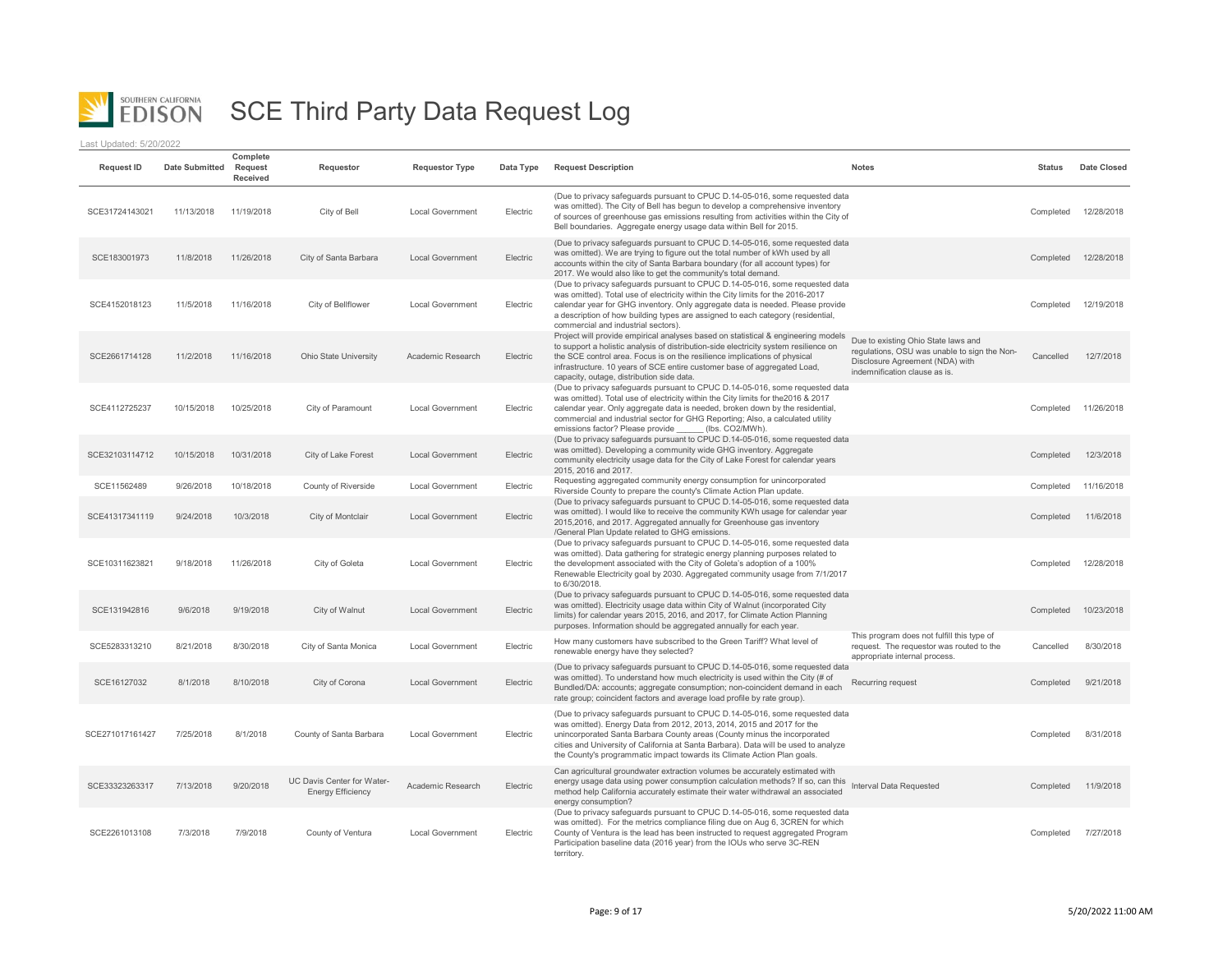

| <b>Request ID</b> | <b>Date Submitted</b> | Complete<br>Request<br>Received | Requestor                                                 | <b>Requestor Type</b>   | Data Type | <b>Request Description</b>                                                                                                                                                                                                                                                                                                                              | <b>Notes</b>                                                                                                                                            | <b>Status</b> | Date Closed |
|-------------------|-----------------------|---------------------------------|-----------------------------------------------------------|-------------------------|-----------|---------------------------------------------------------------------------------------------------------------------------------------------------------------------------------------------------------------------------------------------------------------------------------------------------------------------------------------------------------|---------------------------------------------------------------------------------------------------------------------------------------------------------|---------------|-------------|
| SCE2222336624     | 7/3/2018              |                                 | City of Culver City                                       | <b>Local Government</b> | Electric  | Does SCE have information on citywide CO2 emissions and/or energy use for the Cancelled due to data not available for 2005.<br>year 2005?                                                                                                                                                                                                               |                                                                                                                                                         | Cancelled     |             |
| SCE232195262      | 7/3/2018              | 7/16/2018                       | City of Manhattan Beach                                   | <b>Local Government</b> | Electric  | (Due to privacy safeguards pursuant to CPUC D.14-05-016, some requested data<br>was omitted). 2016 community Usage data for Manhattan Beach for GHG<br>emissions to calculate Manhattan Beach's GHG emissions and if we are on track<br>to meet reduction goals.                                                                                        |                                                                                                                                                         | Completed     | 8/17/2018   |
| SCE34527242131    | 6/7/2018              | 6/19/2018                       | City of Lynwood                                           | <b>Local Government</b> | Electric  | (Due to privacy safeguards pursuant to CPUC D.14-05-016, some requested data<br>was omitted). Total electricity use within the City of Lynwood boundary from 2014-<br>2017 for GHG Reporting. Only annual aggregate data is needed, broken down by<br>residential, commercial, and industrial sectors while respecting private customer<br>information. |                                                                                                                                                         | Completed     | 7/23/2018   |
| SCE236518250      | 6/1/2018              | 6/19/2018                       | City of Santa Monica                                      | <b>Local Government</b> | Electric  | Total energy efficiency savings by customer type (res/comm) for calendar year<br>2016 and 2017 for GHG study.                                                                                                                                                                                                                                           |                                                                                                                                                         | Completed     | 7/19/2018   |
| SCE231234331030   | 5/17/2018             | 6/29/2018                       | Ohio State University                                     | Academic Research       | Electric  | Factors that influence customer acceptance of TOU rates, how TOU rates affect<br>electricity usage. CA TOU Opt-in Pilot 2016 Pilot Participation Survey; interval<br>electricity usage data for same customers; billing data for same customers                                                                                                         | Due to existing Ohio State laws and<br>regulations, OSU was unable to sign the Non-<br>Disclosure Agreement (NDA) with<br>indemnification clause as is. | Cancelled     | 6/29/2018   |
| SCE1510141815     | 5/3/2018              | 3/27/2019                       | Energy Institute at Haas                                  | Academic Research       | Electric  | What is the economic value of different levels of reliability at the residential level?<br>How do power outages affect households' electricity consumption and investment<br>in energy-using goods and services? Households' electricity consumption and<br>investment on energy-using goods and services.                                              | Interval data requested.                                                                                                                                | Completed     | 9/9/2019    |
| SCE3230716        | 5/2/2018              | 5/10/2018                       | City of Beverly Hills                                     | <b>Local Government</b> | Electric  | (Due to privacy safeguards pursuant to CPUC D.14-05-016, some requested data<br>was omitted). What is the 2015 contribution of residential, commercial, and<br>industrial electricity use on the City's greenhouse gas emissions?                                                                                                                       |                                                                                                                                                         | Completed     | 6/8/2018    |
| SCE1624191726     | 3/29/2018             | 4/10/2018                       | City of Diamond Bar                                       | <b>Local Government</b> | Electric  | (Due to privacy safeguards pursuant to CPUC D.14-05-016, some requested data<br>was omitted). Calendar year 2016 electricity usage for Diamond Bar for use in the<br>Diamond Bar Climate Action Plan GHG inventory.                                                                                                                                     |                                                                                                                                                         | Completed     | 5/11/2018   |
| SCE21321925920    | 3/22/2018             | 3/22/2019                       | <b>Stanford University</b>                                | Academic Research       | Electric  | We seek to understand how consumer adoption of rooftop solar will change if the<br>utility changes its rate structure, including raising fixed charges and lowering<br>volumetric charges, real time pricing, etc.                                                                                                                                      | Interval data requested                                                                                                                                 | Completed     | 6/14/2019   |
| SCE32210212929    | 3/20/2018             | 3/29/2018                       | City of Norwalk                                           | <b>Local Government</b> | Electric  | (Due to privacy safeguards pursuant to CPUC D.14-05-016, some requested data<br>was omitted). Total electricity use within the City of Norwalk borders for 2016.<br>Only annual aggregate data is needed, broken down by residential, commercial,<br>and industrial sectors while respecting private customer information.                              | <b>Recurring Request</b>                                                                                                                                | Completed     | 4/27/2018   |
| SCE17283314220    | 3/9/2018              | 5/18/2018                       | University of Southern California                         | Academic Research       | Electric  | What determines geographic distribution of installations of solar-plus-storage<br>systems?                                                                                                                                                                                                                                                              | Cancelled by requestor.                                                                                                                                 | Cancelled     | 5/18/2018   |
| SCE161421211310   | 2/17/2018             | 6/12/2018                       | Yale School of Forestry &<br><b>Environmental Studies</b> | Academic Research       | Electric  | I am interested in comparing consumer profiles for citizens installing rooftop solar Request cancelled due to no response from the<br>in Los Angeles County by incentive program.                                                                                                                                                                       | requestor                                                                                                                                               | Cancelled     | 6/12/2018   |
| SCE2220172129     | 1/18/2018             | 1/24/2018                       | City of Claremont                                         | <b>Local Government</b> | Electric  | I would like to receive the community kWh usage for calendar year 2017,<br>aggregated annually for Greenhouse gas inventory/ Annual GHG Report Card.<br>Request total usage with no sector breakdown.                                                                                                                                                   |                                                                                                                                                         | Completed     | 2/26/2018   |
| SCE122312808      | 12/11/2017            | 1/18/2018                       | University of California-Los<br>Angeles                   | Academic Research       | Electric  | How do changes in electricity prices or related policy affect consumer demand for<br>solar panels. This request is an addendum to data request SCE126961813.                                                                                                                                                                                            |                                                                                                                                                         | Completed     | 1/12/2018   |
| SCE2515101026     | 12/7/2017             | 10/23/2018                      | University of California Santa<br>Barbara                 | Academic Research       | Electric  | I am trying to determine likely electricity costs to residential consumers in a long-<br>range model that incorporates efficiency and other factors for the Santa Barbara<br>Area.                                                                                                                                                                      | Request cancelled. No response from<br>requestor for additional data.                                                                                   | Cancelled     | 10/23/2018  |
| SCE24273332171    | 11/30/2017            | 7/19/2018                       | University of California Berkeley                         | Academic Research       | Electric  | We seek to estimate the impact of residential PACE program participation on<br>household energy usage                                                                                                                                                                                                                                                   | Interval data requested.                                                                                                                                | Completed     | 10/19/2018  |
| SCE53417212424    | 11/29/2017            | 1/9/2018                        | City of Corona                                            | <b>Local Government</b> | Electric  | (Due to privacy safeguards pursuant to CPUC D.14-05-016, some requested data<br>was omitted). To complete the City's greenhouse gas emissions inventory, the<br>City is requesting annual aggregated electricity use within the City of Corona<br>boundaries for the calendar years 2005-2016                                                           |                                                                                                                                                         | Completed     | 2/16/2018   |
| SCE17231381821    | 11/28/2017            | 6/14/2018                       | University of California Los<br>Angeles                   | Academic Research       | Electric  | How does high energy bill, especially during heat waves, affect payment<br>delinquency (i.e. late payments on bill) in California? 2011-2017 energy<br>consumption and billing history, including payment due date and payment<br>received date, and program participation.                                                                             |                                                                                                                                                         | Completed     | 7/20/2018   |
| SCE42024301311    | 11/6/2017             | 11/17/2017                      | City of West Hollywood                                    | <b>Local Government</b> | Electric  | (Due to privacy safeguards pursuant to CPUC D.14-05-016, some requested data<br>was omitted). We are calculating the City of West Hollywood's GHG emissions<br>and therefore, are requesting community wide electricity use in kWh for the 2016<br>calendar year.                                                                                       |                                                                                                                                                         | Completed     | 12/29/2017  |
| SCE61322111327    | 10/30/2017            | 11/6/2017                       | City of West Hollywood                                    | <b>Local Government</b> | Electric  | GHG Emissions for the City of West Hollywood for the 2016 Calendar Year. For<br>this we need city wide electricity use.                                                                                                                                                                                                                                 | Original request submitted by 3rd party<br>consultant. Request will be resubmitted by<br>City of West Hollywood.                                        | Cancelled     | 11/6/2017   |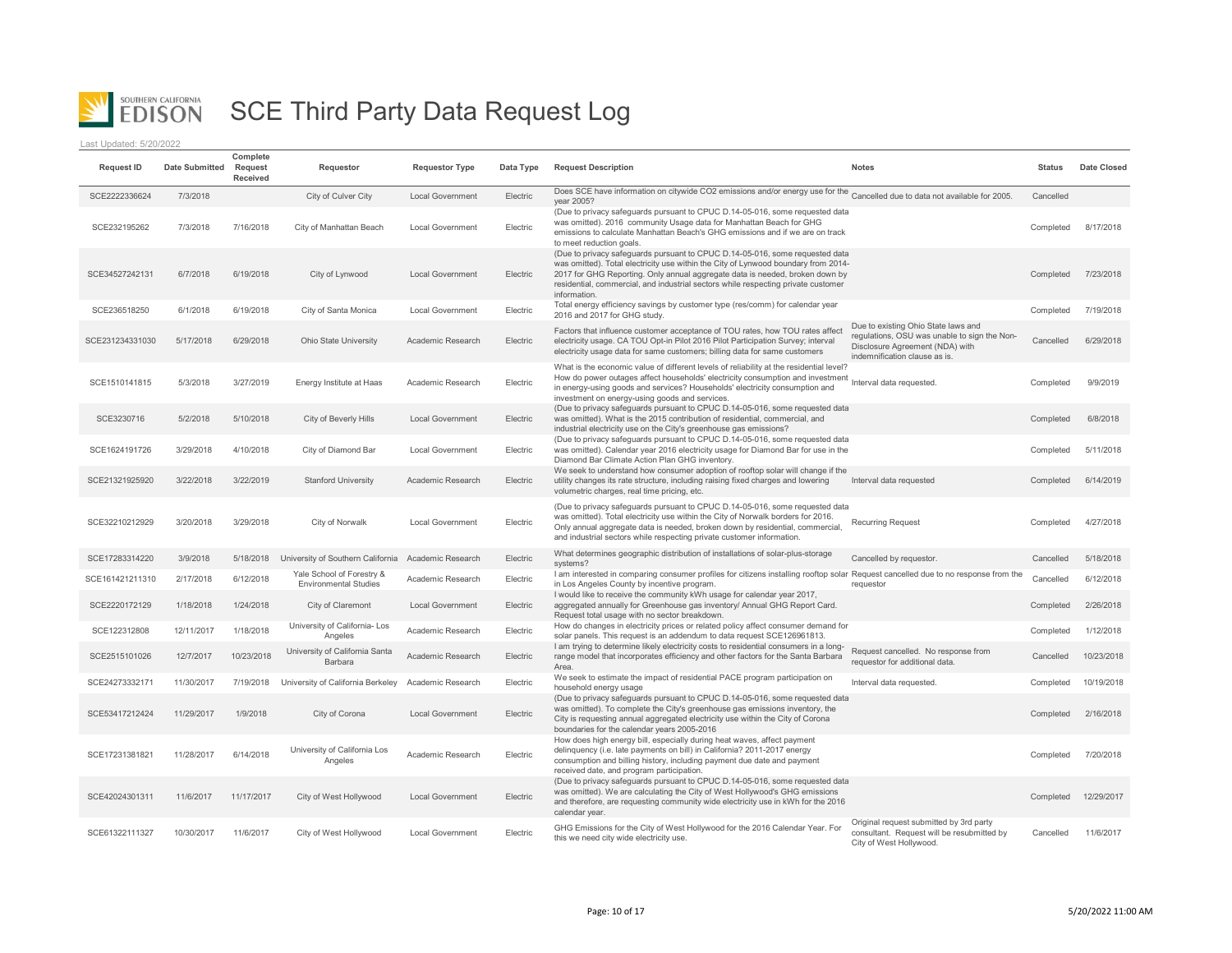

| <b>Request ID</b> | <b>Date Submitted</b> | Complete<br>Request<br>Received | Requestor                                                                     | <b>Requestor Type</b>   | Data Type | <b>Request Description</b>                                                                                                                                                                                                                                                                                                                                                       | <b>Notes</b>                                                                                                                                                     | <b>Status</b> | Date Closed |
|-------------------|-----------------------|---------------------------------|-------------------------------------------------------------------------------|-------------------------|-----------|----------------------------------------------------------------------------------------------------------------------------------------------------------------------------------------------------------------------------------------------------------------------------------------------------------------------------------------------------------------------------------|------------------------------------------------------------------------------------------------------------------------------------------------------------------|---------------|-------------|
| SCE15715281423    | 10/29/2017            | 5/8/2018                        | University of Virginia, Department<br>of Systems & Information<br>Engineering | Academic Research       | Electric  | How many and which types of nonresidential buildings in SoCal are feasible for<br>energy storage? Building load profiles will allow us to study the full potential of<br>energy storage in CA and how to optimize specifications for behind-the-meter<br>energy storage.                                                                                                         | Requestor unable to provide a signed NDA.                                                                                                                        | Cancelled     | 5/8/2018    |
| SCE22824271620    | 10/24/2017            | 10/31/2017                      | County of Tulare                                                              | <b>Local Government</b> | Electric  | Government operations and community energy usage to update the greenhouse<br>gas emissions inventory for the Tulare County Climate Action Plan and for use in<br>preparing the annual progress report for CAP implementation for the County<br>Board of Supervisors.                                                                                                             |                                                                                                                                                                  | Completed     | 12/15/2017  |
| SCE1833902914     | 10/17/2017            | 10/24/2017                      | County of Santa Barbara                                                       | <b>Local Government</b> | Electric  | (Due to privacy safeguards pursuant to CPUC D.14-05-016, some requested data<br>was omitted). We are updating our greenhouse gas emissions inventory for the<br>unincorporated Santa Barbara County areas (County minus the incorporated<br>cities, Vandenberg Air Force Base, and University of California at Santa Barbara)                                                    |                                                                                                                                                                  | Completed     | 12/15/2017  |
| SCE22325144       | 10/5/2017             | 10/12/2017                      | City of Claremont                                                             | Local Government        | Electric  | I would like to receive the community kWh usage for calendar year 2016,<br>aggregated annually without customer sector breakdown for Greenhouse gas<br>inventory/ Annual GHG Report Card.                                                                                                                                                                                        | <b>Recurring Request</b>                                                                                                                                         | Completed     | 11/8/2017   |
| SCE186213024      | 9/27/2017             | 10/5/2017                       | Town of Apple Valley                                                          | <b>Local Government</b> | Electric  | Updating Climate Action Plan: We need two sets of data: 1) Total kWh used by<br>the Town's municipal buildings, and 2) Total kWh used by the Town (res. com,<br>ind, etc.). Data to show residential vs. non-residential split only.                                                                                                                                             |                                                                                                                                                                  | Completed     | 11/3/2017   |
| SCE26228102019    | 8/18/2017             | 11/7/2017                       | UC Davis Center for Water-<br><b>Energy Efficiency</b>                        | Academic Research       | Electric  | The UC Davis Center for Water-Energy Efficiency (CWEE) will further develop<br>Wexus, an energy and water management mobile software platform, by<br>integrating water and energy data analytics and visualizations to the platform to<br>optimize water energy resources                                                                                                        | Interval Data Requested                                                                                                                                          | Completed     | 12/15/2017  |
| SCE137347172      | 8/14/2017             | 1/10/2018                       | Yale University Department of<br>Economics                                    | Academic Research       | Electric  | How efficient and effective was the California Solar initiative? What form would<br>the optimal residential solar subsidy take? ID, Customer rate, City, Zip Code,<br>baseline, Census Block Group, Multifamily, Solar Customer Indicator, Solar<br>Interconnection Date. Meter Data: Commodity - Electricity, Interval Length -<br>Monthly, Bill Amount                         |                                                                                                                                                                  | Completed     | 3/2/2018    |
| SCE3226244349     | 8/3/2017              | 8/9/2017                        | City of Fresno                                                                | <b>Local Government</b> | Electric  | Usage data for the following counties: Tulare, Madera, Fresno, Merced, San<br>Joaquin, Stanislaus, Kings, and Kern.                                                                                                                                                                                                                                                              | Unable to fulfill request due to 1) most<br>requested data is PG&E territory 2) City of<br>Fresno is not authorized to request usage data<br>for other counties. | Cancelled     | 8/10/2017   |
| SCE19101133411    | 7/24/2017             | 8/3/2017                        | City of Long Beach                                                            | <b>Local Government</b> | Electric  | How much electricity was consumed in Long Beach in 2015? The City of Long<br>Beach is requesting annual aggregate electricity usage by customer sector within<br>the city borders for Greenhouse Gas inventory which will ultimately inform the<br>development of a climate action plan. Request residential vs. non-residential<br>split.                                       |                                                                                                                                                                  | Completed     | 9/15/2017   |
| SCE26305282024    | 7/19/2017             | 7/27/2017                       | City of Santa Monica                                                          | <b>Local Government</b> | Electric  | Local interval load data in the census tracts: 7018.01, 7017.01, 7017.02, 7018.02,<br>7022.01 and 7023.00, by rate class (DOM, GS1, GS2, TOU8). This will be used<br>to model energy needs for micro grid and advanced energy district planning.                                                                                                                                 | Request cancelled due to EDRP unable to<br>provide interval usage data to LG.                                                                                    | Cancelled     | 7/27/2017   |
| SCE16112102823    | 7/5/2017              | 7/14/2017                       | City of Norwalk                                                               | <b>Local Government</b> | Electric  | (Due to privacy safeguards pursuant to CPUC D.14-05-016, some requested data<br>was omitted). Total use of electricity within the City of Norwalk borders for a GHG<br>emissions inventory. Only 2010 -2015 aggregate data is needed, broken down<br>annually by the residential, commercial, and industrial sectors while respecting<br>private customer information.           |                                                                                                                                                                  | Completed     | 8/18/2017   |
| SCE15212932030    | 6/22/2017             | 8/29/2017                       | Energy Institute at Haas                                                      | Academic Research       | Electric  | Do participants in third-party Demand Response aggregators consume less<br>energy and participate more in other energy savings programs relative to other<br>households? What is impact of DR aggregator programs on total household<br>energy expenditures?                                                                                                                     | Interval data requested                                                                                                                                          | Completed     | 10/6/2017   |
| SCE1916183313     | 6/22/2017             | 6/23/2017                       | City of Irvine                                                                | <b>Local Government</b> | Electric  | (Due to privacy safeguards pursuant to CPUC D.14-05-016, some requested data<br>was omitted). The City of Irvine would like to understand the percentage of<br>electricity consumption between residential and commercial sectors within the<br>City's boundary to assist in developing a public outreach plan to encourage<br>energy conservation.                              |                                                                                                                                                                  | Completed     | 7/27/2017   |
| SCE161567287      | 6/20/2017             | 7/14/2017                       | Duke University Energy Initiative Academic Research                           |                         | Electric  | Does historic housing discrimination in the form of "redlining" have a lingering<br>effect on current Energy Efficiency and household energy consumption?                                                                                                                                                                                                                        | Research does not align with advancing<br>California Energy Efficiency purpose.                                                                                  | Denied        | 7/17/2017   |
| SCE13313062815    | 5/18/2017             | 6/7/2017                        | City of Rancho Cucamonga                                                      | <b>Local Government</b> | Electric  | Rancho Cucamonga has begun to develop a comprehensive inventory of sources<br>of greenhouse gas (GHG) emissions resulting from activities within the Rancho<br>Cucamonga boundaries. Requesting Total use of electricity within Rancho<br>Cucamonga 2014 calendar year. Only aggregate data is needed, broken down by<br>sectors. Request residential vs. non-residential split. |                                                                                                                                                                  | Completed     | 7/28/2017   |
| SCE6371256        | 5/9/2017              | 12/19/2017                      | Purdue University                                                             | Academic Research       | Electric  | The initial goal of my research is to find out the pattern of PV adoption among<br>neighbors so that PV contractors could target their business more efficiently as<br>well as promoting more green energy use in the US.                                                                                                                                                        | Request cancelled due to no response from the<br>requestor.                                                                                                      | Cancelled     | 12/19/2017  |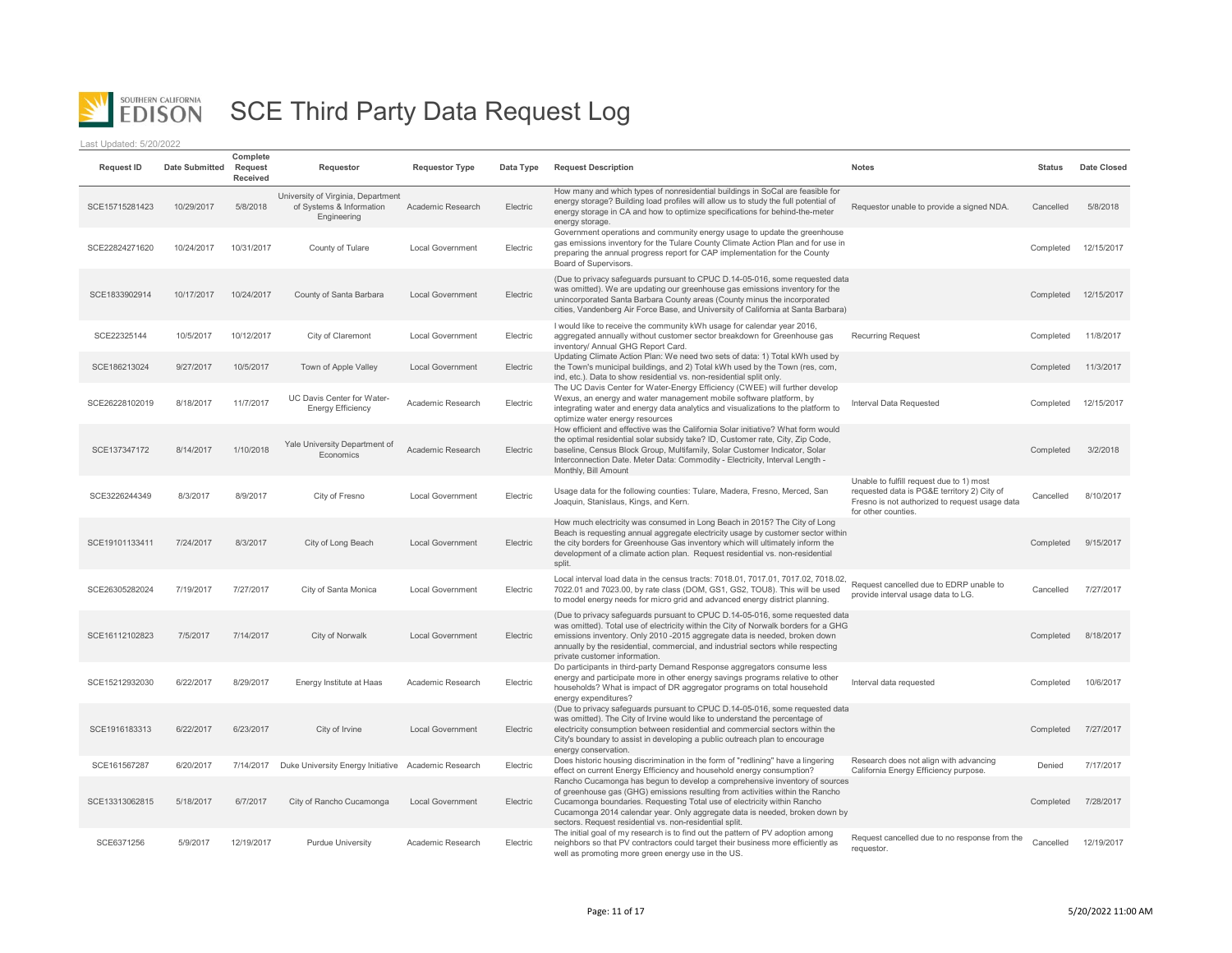

| <b>Request ID</b> | <b>Date Submitted</b> | Complete<br>Request<br>Received | Requestor                                            | <b>Requestor Type</b>   | Data Type | <b>Request Description</b>                                                                                                                                                                                                                                                                                                                                                                             | <b>Notes</b>                                                                                                            | <b>Status</b> | <b>Date Closed</b> |
|-------------------|-----------------------|---------------------------------|------------------------------------------------------|-------------------------|-----------|--------------------------------------------------------------------------------------------------------------------------------------------------------------------------------------------------------------------------------------------------------------------------------------------------------------------------------------------------------------------------------------------------------|-------------------------------------------------------------------------------------------------------------------------|---------------|--------------------|
| SCE129719720      | 4/21/2017             | 7/6/2017                        | Lawrence Berkeley National<br>Laboratory             | Academic Research       | Electric  | We seek to estimate the impact of residential PACE program participation on<br>household energy usage.                                                                                                                                                                                                                                                                                                 | LBNL does not qualify as an Academic<br>Researcher status under EDRP.                                                   | Cancelled     | 7/6/2017           |
| SCE261024291      | 4/21/2017             | 5/2/2017                        | City of Santa Monica                                 | Local Government        | Electric  | How does weather impact monthly energy usage in different sectors (residential,<br>commercial, industrial)? Please provide monthly usage by sector for 24 months<br>and the number of customers associated with each sector.                                                                                                                                                                           | Duplicate Request for data previously fulfilled.                                                                        | Cancelled     | 5/2/2017           |
| SCE6296222222     | 4/12/2017             | 4/27/2017                       | City of Santa Monica                                 | <b>Local Government</b> | Electric  | (Due to privacy safeguards pursuant to CPUC D.14-05-016, some requested data<br>was omitted). Aggregate energy use for residential and separately for<br>commercial; Monthly total usage for 2016 by months. Number of customers<br>associated with each month.                                                                                                                                        |                                                                                                                         | Completed     | 5/23/2017          |
| SCE12420231418    | 4/7/2017              | 8/10/2017                       | University of California Santa<br>Barbara            | Academic Research       | Electric  | I am looking to acquire hourly kW demand for the City of Santa Barbara for the<br>year 2016.                                                                                                                                                                                                                                                                                                           | Request cancelled due to no response from the<br>requestor                                                              | Cancelled     | 8/10/2017          |
| SCE11152432230    | 4/6/2017              | 4/18/2017                       | University of California Berkeley Academic Research  |                         | Electric  | We are modeling household carbon footprints for the state of California, and<br>projecting emissions through the year 2050 based on policy scenarios. We need<br>residential electricity and natural gas per customer for the year 2013 by zip code.                                                                                                                                                   | Cancelled by the requestor.                                                                                             | Cancelled     | 4/18/2017          |
| SCE1261010327     | 3/22/2017             | 3/23/2017                       | City of Cerritos                                     | Local Government        | Electric  | (Due to privacy safeguards pursuant to CPUC D.14-05-016, some requested data<br>was omitted). Number of accounts, aggregate consumption; aggregate non<br>coincident demand in each rate group Number of DA accounts; DA aggregate<br>consumption, DA aggregate non-coincident demand in each rate group<br>Coincidence factors and average load profile by rate group                                 |                                                                                                                         | Completed     | 4/28/2017          |
| SCE182015311222   | 3/16/2017             | 10/4/2017                       | Department of Community<br>Services and Development  | <b>State Agency</b>     | Electric  | In order to fulfill State and Federal reporting requirements, CSD requires specific<br>utility usage data for low-income program participants. As a condition of program<br>participation, applicants are required to sign disclosures granting permission for<br>CSD. 14 - 24 month historical energy usage for various program participants.                                                         | Recurring request                                                                                                       | Completed     | 1/12/2018          |
| SCE1662633164     | 2/23/2017             | 5/4/2017                        | Oregon State University<br>Cascades                  | Academic Research       | Electric  | What is the official electrical rate schedule at 4551 E. Philadelphia Street,<br>Ontario, CA? Any additional classification information regarding the NEM<br>program?                                                                                                                                                                                                                                  | Request cancelled due to no response from the<br>requestor                                                              | Cancelled     | 5/4/2017           |
| SCE126961813      | 2/21/2017             | 5/25/2017                       | University of California Los<br>Angeles              | Academic Research       | Electric  | Study to estimate consumer demand for solar panels as a function of the retail<br>electricity rate, the price and availability of solar panels, the net-metering rate,<br>and the value of government subsidies provided to households with renewable<br>energy systems.                                                                                                                               |                                                                                                                         | Completed     | 8/4/2017           |
| SCE131431414      | 2/10/2017             | 2/22/2017                       | County of Ventura                                    | <b>Local Government</b> | Electric  | (Due to privacy safeguards pursuant to CPUC D.14-05-016, some requested data<br>was omitted). County staff is requesting annual usage broken out Residential,<br>Commercial, Industrial and Agricultural customer class, separated by calendar<br>years 2015 and 2016, so we can update the GHG inventory for the<br>unincorporated county.                                                            |                                                                                                                         | Completed     | 3/24/2017          |
| SCE4292519173     | 1/25/2017             | 4/4/2017                        | City of Santa Monica                                 | <b>Local Government</b> | Electric  | (Due to privacy safeguards pursuant to CPUC D.14-05-016, some requested data<br>was omitted). How much energy is being used at the census tract level for 2016?<br>How has energy usage changed over time? Request Census Tract Group usage<br>data for Santa Monica for 2016 by customer rate group aggregated annually.                                                                              |                                                                                                                         | Completed     | 5/18/2017          |
| SCE19215111214    | 1/19/2017             | 1/31/2017                       | Housing Authority of the City of<br>San Buenaventura | <b>Local Government</b> | Electric  | The Housing Authority of the City of San Buenaventura is a partner in the Better<br>Buildings Challenge. This is AB802 related request for usage at specific property request. The requestor was routed to the<br>addresses                                                                                                                                                                            | This program does not fulfill this type of<br>appropriate internal process                                              | Cancelled     | 2/3/2017           |
| SCE198194630      | 12/30/2016            | 2/15/2017                       | Ventura County Regional Energy<br>Alliance           | <b>Local Government</b> | Electric  | VCREA staff is requesting annual usage broken out Residential, Commercial,<br>Industrial and Agricultural customer class so we can update the 2015 GHG<br>inventory for the cities and unincorporated county.                                                                                                                                                                                          | This request was previously fulfilled in July<br>2016.                                                                  | Cancelled     | 2/22/2017          |
| SCE13292118236    | 12/27/2016            | 1/5/2017                        | City of Santa Monica                                 | <b>Local Government</b> | Electric  | We would like to gather specific property address information for NEM-V<br>projects. We will then independently create case studies to support our efforts in<br>promoting NEM-V in Santa Monica.                                                                                                                                                                                                      | This program does not fulfill this type of<br>request. The requestor was routed to the<br>appropriate internal process. | Cancelled     | 1/6/2017           |
| SCE2225231534     | 12/13/2016            | 3/30/2017                       | Carnegie Mellon University                           | Academic Research       | Electric  | We aim to evaluate the energy, load shape, and environmental justice impacts of<br>residential, commercial, and industrial energy efficiency interventions and utility<br>programs, including low-income bill assistance programs.                                                                                                                                                                     | Requestor is unable to provide a signed NDA<br>and IRB                                                                  | Cancelled     | 10/30/2017         |
| SCE19161791918    | 12/5/2016             | 12/19/2016                      | City of Redlands                                     | <b>Local Government</b> | Electric  | (Due to privacy safeguards pursuant to CPUC D.14-05-016, some requested data<br>was omitted). 2015 electricity use for Redlands and unincorporated regions of<br>San Bernardino County for use in the Redlands Climate Action Plan GHG<br>inventory. Also, 2015 GHG emissions per kilowatt-hour of electricity to use as an<br>emission factor to calculate emissions based on electricity use.        |                                                                                                                         | Completed     | 1/20/2017          |
| SCE213300120      | 11/28/2016            | 12/19/2016                      | City of Lancaster                                    | <b>Local Government</b> | Electric  | (Due to privacy safeguards pursuant to CPUC D.14-05-016, some requested data<br>was omitted). Determine customer participation in residential and commercial<br>energy efficiency by subprogram in the City of Lancaster from 2010 to 2016.<br>Assist in the development of LCE's EE programs so that they may be<br>complementary and targeted towards hard to reach niche areas of the<br>community. |                                                                                                                         | Completed     | 3/17/2017          |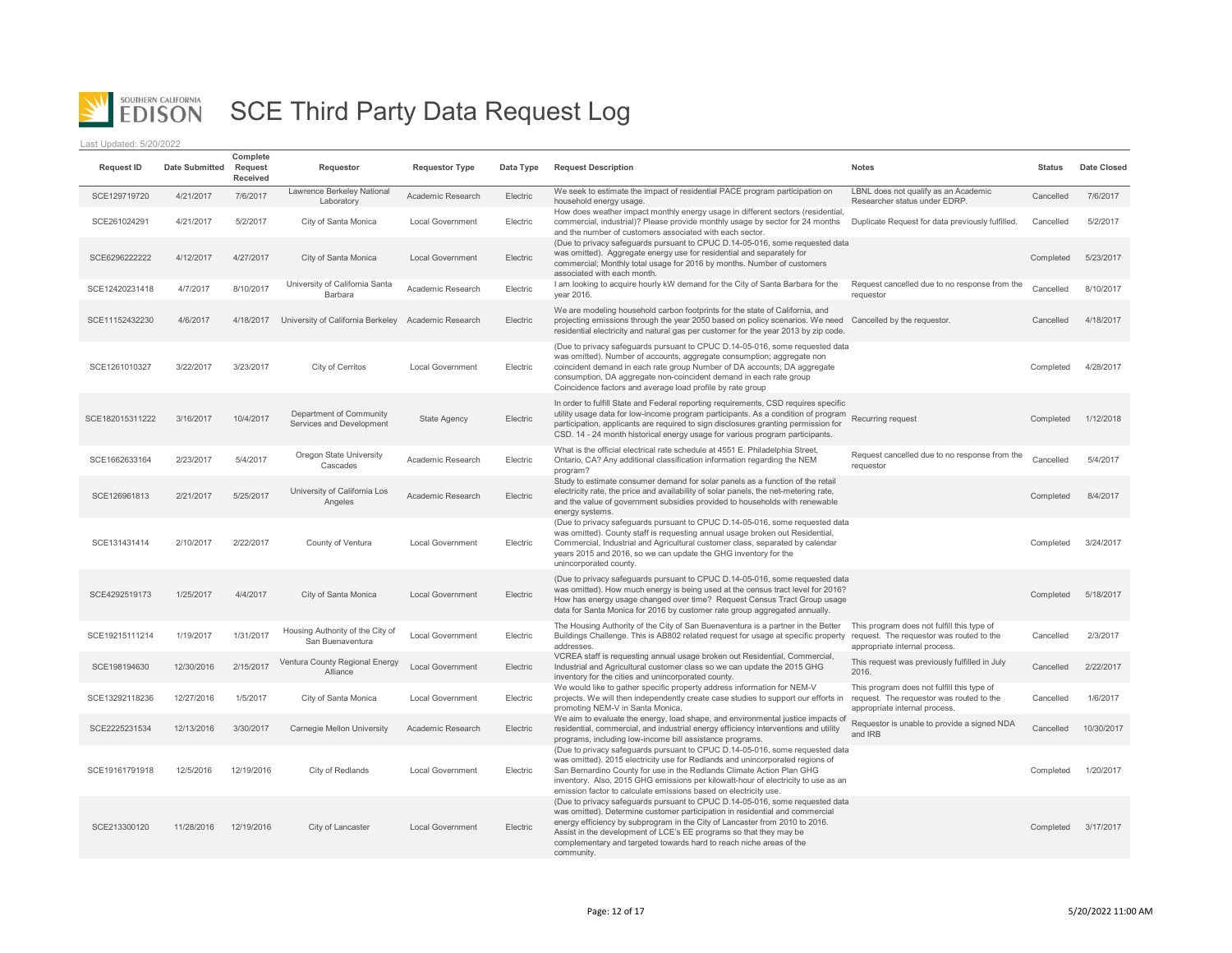

| <b>Request ID</b> | <b>Date Submitted</b> | Complete<br>Request<br>Received | Requestor                                           | <b>Requestor Type</b>   | Data Type | <b>Request Description</b>                                                                                                                                                                                                                                                                                                                                                                                                                                                                                                                                                                      | <b>Notes</b>                                                                                                                           | <b>Status</b> | Date Closed |
|-------------------|-----------------------|---------------------------------|-----------------------------------------------------|-------------------------|-----------|-------------------------------------------------------------------------------------------------------------------------------------------------------------------------------------------------------------------------------------------------------------------------------------------------------------------------------------------------------------------------------------------------------------------------------------------------------------------------------------------------------------------------------------------------------------------------------------------------|----------------------------------------------------------------------------------------------------------------------------------------|---------------|-------------|
| SCE15391857       | 11/22/2016            | 4/20/2017                       | University of Southern California Academic Research |                         | Electric  | Impacts on household acceptance of Time of Use (TOU) pricing. The goal of this<br>project is to determine what conditions are associated with households accepting<br>TOU, so that future policies can aim to create these conditions. Requesting 2016 Interval Data Requested<br>Pilot Participation Survey and interval electricity usage data for the same<br>customers                                                                                                                                                                                                                      |                                                                                                                                        | Completed     | 8/18/2017   |
| SCE3020121833     | 11/10/2016            | 11/22/2016                      | City of Corona                                      | <b>Local Government</b> | Electric  | (Due to privacy safeguards pursuant to CPUC D.14-05-016, some requested data<br>was omitted). To understand how much electricity is used annually by SCE's<br>customers within the City of Corona, for the purpose of identifying existing energy<br>use conditions. Number of accounts, Aggregate consumption, aggregate non-<br>coincident demand in each rate group, number of DA accounts, DA aggregate<br>consumption, DA aggregate non-coincident demand in each rate group,<br>Coincidence factors and average load profile by rate group.                                               |                                                                                                                                        | Completed     | 12/21/2016  |
| SCE28294231311    | 10/18/2016            | 12/13/2016                      | University of California Los<br>Angeles             | Academic Research       | Electric  | How effective are the energy efficiency programs? need the account level "EE<br>program data from 2013 to 2015, and CARE program data from 2010-2015"<br>under Ventura, Orange, San Bernardino, Riverside, Imperial, LA counties.                                                                                                                                                                                                                                                                                                                                                               |                                                                                                                                        | Completed     | 3/17/2017   |
| SCE172918111518   | 10/17/2016            | 11/23/2016                      | County of San Bernardino                            | <b>Local Government</b> | Electric  | Energy usage for Greenhouse Gas Inventory for the Countywide Plan/General<br>Plan update for unincorporated areas of San Bernardino County for 2014.                                                                                                                                                                                                                                                                                                                                                                                                                                            | <b>Recurring Request</b>                                                                                                               | Completed     | 12/16/2016  |
| SCE283120123428   | 10/11/2016            | 12/6/2016                       | Housing Authority of Tulare<br>County               | <b>Local Government</b> | Electric  | Requesting electric usage by addresses. The data will be used to develop utility<br>allowances for the residents. The utility allowances are required to be given to the<br>tenant by the regulations of the Program and must be calculated using actual<br>billing information.                                                                                                                                                                                                                                                                                                                | We are unable to provide customer specific<br>information through this program to Local<br>Governments without customer authorization. | Cancelled     | 12/6/2016   |
| SCE26242232720    | 8/30/2016             | 9/30/2016                       | City of Huntington Beach                            | <b>Local Government</b> | Electric  | I need community data for the City for 2014 and 2015 I also need aggregate data<br>for a neighborhood/census tract. The City received an EPIC Challenge grant<br>through the CPUC and CEC and needs this data to complete a baseline analysis<br>of energy usage.                                                                                                                                                                                                                                                                                                                               | Duplicate request. This fulfillment will be<br>completed under the UC Irvine Request (SCE<br>161142322)                                | Cancelled     | 6/23/2017   |
| SCE1724116111     | 8/16/2016             | 8/17/2016                       | City of Irvine                                      | <b>Local Government</b> | Electric  | I am requesting the SCE data for the City of Irvine's service accounts for the<br>period of July 1, 2015 - July 30, 2016                                                                                                                                                                                                                                                                                                                                                                                                                                                                        | This program does not fulfill this type of<br>request. The requestor was routed to the<br>appropriate internal process.                | Cancelled     | 8/17/2016   |
| SCE2925113146     | 7/28/2016             | 10/28/2016                      | <b>MIT Lincoln Laboratory</b>                       | Academic Research       | Electric  | We are trying to understand the ability of demand response at desalination plants Requestor is unable to provide a signed NDA<br>to improve renewable integration. This is a theoretical study.<br>For a California Energy Commission funded project related to Advanced Energy                                                                                                                                                                                                                                                                                                                 | and IRB.                                                                                                                               | Cancelled     | 10/28/2016  |
| SCE161142322      | 7/21/2016             | 5/15/2017                       | University of California Irvine                     | Academic Research       | Electric  | Communities in which Southern California Edison is a partner, UCI needs access<br>to aggregated Interval usage for 6 zip codes within Huntington Beach (92605,<br>92615, 92646, 92647, 92648, 92649) separated by residential, commercial,<br>agricultural and industrial.                                                                                                                                                                                                                                                                                                                      | Aggregated Interval Data request for City of<br>Huntington Beach by zip codes.                                                         | Completed     | 6/23/2017   |
| SCE1696312416     | 7/18/2016             | 5/4/2017                        | County of Tulare                                    | <b>Local Government</b> | Electric  | FCS is preparing updated greenhouse gas emission inventories for the County of Request cancelled, no response from<br>Tulare Climate Action Plan                                                                                                                                                                                                                                                                                                                                                                                                                                                | requestor after multiple follow up for 5 month.                                                                                        | Cancelled     | 5/4/2017    |
| SCE2212227262     | 6/29/2016             | 3/21/2017                       | University of Southern California Academic Research |                         | Electric  | We are doing a study at the University of Southern Cal (Dept. of Civil and<br>Environ. Engineering) to understand how climate and urban heat island impact<br>electricity use. To do this, we need high-res household smart meter data for Los<br>Angeles, Riverside, Orange, San Bernardino County.                                                                                                                                                                                                                                                                                            | Interval Data Requested                                                                                                                | Completed     | 6/30/2017   |
| SCE302824171      | 6/23/2016             | 6/27/2016                       | City of Lancaster                                   | <b>Local Government</b> | Electric  | (Due to privacy safeguards pursuant to CPUC D.14-05-016, some requested data<br>was omitted). We are trying to determine the participation of residents and<br>businesses in energy efficiency programs offered by SCE. Requesting Energy<br>Efficiency Program Participation data and kWh savings by customer type<br>(Residential, Commercial, Agricultural, Industrial) from 2010 to 2015 for EE<br>program at the aggregated level. Assist in the development of LCE's EE<br>programs so that they may be complementary and targeted towards hard to<br>reach niche areas of the community. |                                                                                                                                        | Completed     | 7/22/2016   |
| SCE182391402      | 5/31/2016             | 9/23/2016                       | University of California Irvine                     | Academic Research       | Electric  | Applying spatial econometric methods to investigate the existence and magnitude<br>of peer/neighbor effects in the adoption of residential solar panel technology<br>through the use of geo-coded household locations.                                                                                                                                                                                                                                                                                                                                                                          | Interval data requested.                                                                                                               | Completed     | 12/30/2016  |
| SCE212132314      | 5/19/2016             | 5/23/2016                       | City of Santa Barbara                               | Local Government        | Electric  | (Due to privacy safeguards pursuant to CPUC D.14-05-016, some requested data<br>was omitted). We are completing our Community-wide Greenhouse Gas<br>Inventory and need the usage data within the City of Santa Barbara boundary                                                                                                                                                                                                                                                                                                                                                                |                                                                                                                                        | Completed     | 6/24/2016   |
| SCE211997711      | 5/12/2016             | 5/13/2016                       | City of Norwalk                                     | <b>Local Government</b> | Electric  | Requesting usage data for accounts that belongs to the city of Norwalk.                                                                                                                                                                                                                                                                                                                                                                                                                                                                                                                         | This program does not fulfill this type of<br>request. The requestor was routed to the<br>appropriate internal process.                | Cancelled     | 5/13/2016   |
| SCE27112141026    | 4/12/2016             | 5/5/2016                        | City of Seal Beach                                  | <b>Local Government</b> | Electric  | (Due to privacy safeguards pursuant to CPUC D.14-05-016, some requested data<br>was omitted). We are trying to gather information so that we can establish an<br>existing conditions analysis as part of a Climate Action Plan that is being<br>developed for the City of Seal beach.                                                                                                                                                                                                                                                                                                           |                                                                                                                                        | Completed     | 6/6/2016    |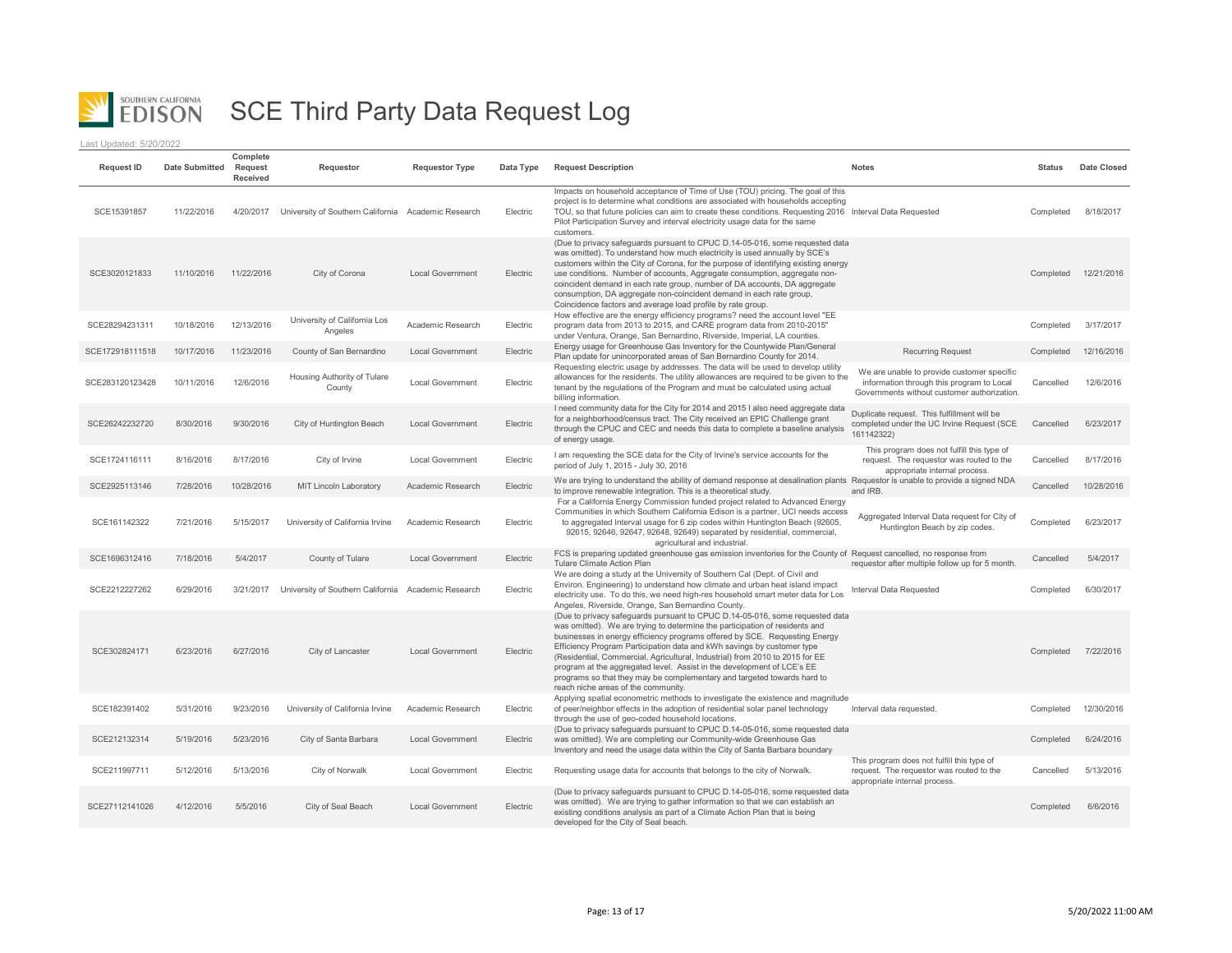

| <b>Request ID</b> | <b>Date Submitted</b> | Complete<br>Request<br>Received | Requestor                                            | <b>Requestor Type</b>   | Data Type | <b>Request Description</b>                                                                                                                                                                                                                                                                                                                                                                                                                                                                     | <b>Notes</b>                                                                                                            | <b>Status</b> | Date Closed |
|-------------------|-----------------------|---------------------------------|------------------------------------------------------|-------------------------|-----------|------------------------------------------------------------------------------------------------------------------------------------------------------------------------------------------------------------------------------------------------------------------------------------------------------------------------------------------------------------------------------------------------------------------------------------------------------------------------------------------------|-------------------------------------------------------------------------------------------------------------------------|---------------|-------------|
| SCE71125301525    | 3/16/2016             | 4/15/2016                       | Ventura County Regional Energy<br>Alliance           | Local Government        | Electric  | Continue the GHG and energy plan reports for all our participating cities. Ventura<br>County is working on climate action planning efforts through the partnership and<br>is in need of additional community data for each of the cities in the county. Cities: Recurring Request<br>Ventura, Thousand Oaks, Santa Paula, Ojai, Oxnard, Port Hueneme, Moorpark,<br>Fillmore, Camarillo, Simi Valley and County of Ventura                                                                      |                                                                                                                         | Completed     | 5/6/2016    |
| SCE3085291032     | 3/11/2016             | 3/21/2016                       | <b>Temple City</b>                                   | <b>Local Government</b> | Electric  | (Due to privacy safeguards pursuant to CPUC D.14-05-016, some requested data<br>was omitted). To complete the City's air quality and GHG emissions inventory,<br>the City is requesting year 2013, 2014, and 2015 aggregated purchased<br>electricity usage data by CEC sector for municipal, residential, commercial,<br>industrial, and agricultural land uses.                                                                                                                              |                                                                                                                         | Completed     | 4/18/2016   |
| SCE2153443211     | 3/11/2016             | 3/18/2016                       | City of Santa Monica                                 | <b>Local Government</b> | Electric  | Greenhouse gas emissions factors from electricity consumption for annual<br>portfolio.                                                                                                                                                                                                                                                                                                                                                                                                         | This program does not fulfill this type of<br>request. The requestor was routed to the<br>appropriate internal process. | Cancelled     | 3/18/2016   |
| SCE752252826      | 2/22/2016             | 2/29/2016                       | City of Lancaster                                    | <b>Local Government</b> | Electric  | (Due to privacy safeguards pursuant to CPUC D.14-05-016, some requested data<br>was omitted). 2010 Electricity usage for use in Climate Action Plan GHG<br>baseline inventory                                                                                                                                                                                                                                                                                                                  |                                                                                                                         | Completed     | 4/8/2016    |
| SCE9292815034     | 2/18/2016             | 2/19/2016                       | City of Hermosa Beach                                | <b>Local Government</b> | Electric  | We are requesting meter usage data for city owned facilities and 2 schools and<br>rate analysis for the purpose assessing solar projects                                                                                                                                                                                                                                                                                                                                                       | This program does not fulfill this type of<br>request. The requestor was routed to the<br>appropriate internal process. | Cancelled     | 2/19/2016   |
| SCE196301195      | 1/20/2016             | 3/11/2016                       | City of Seal Beach                                   | <b>Local Government</b> | Electric  | Total annual energy use for the community of Seal Beach, separated into<br>residential and nonresidential energy use, for each year from 2005 to 2014. This Request cancelled due to no response from the<br>information should also include all usage data for Leisure World and Naval<br>Weapons Station Seal Beach.                                                                                                                                                                         | requestor for additional information.                                                                                   | Cancelled     | 3/11/2016   |
| SCE221292111      | 1/20/2016             | 1/22/2016                       | City of Claremont                                    | <b>Local Government</b> | Electric  | (Due to privacy safeguards pursuant to CPUC D.14-05-016, some requested data<br>was omitted). How many kWh of electricity was used within City of Claremont<br>borders in the calendar year 2015?                                                                                                                                                                                                                                                                                              |                                                                                                                         | Completed     | 2/23/2016   |
| SCE14517102528    | 1/15/2016             | 1/27/2016                       | City of La Canada Flintridge                         | <b>Local Government</b> | Electric  | (Due to privacy safeguards pursuant to CPUC D.14-05-016, some requested data<br>was omitted). Community-wide Residential electrical usage Community-wide<br>Non-residential electrical usage for 2013 and 2014 for Climate Action Planning                                                                                                                                                                                                                                                     |                                                                                                                         | Completed     | 2/24/2016   |
| SCE1242512026     | 1/5/2016              | 1/13/2016                       | City of Santa Monica                                 | <b>Local Government</b> | Electric  | (Due to privacy safeguards pursuant to CPUC D.14-05-016, some requested data<br>was omitted). The City annually reports on community energy usage for both gas<br>and electricity as a part of its Sustainable City Plan and Climate Action Plan<br>requirements. Requesting total electricity usage in Santa Monica for calendar<br>year of 2015                                                                                                                                              | <b>Recurring Request</b>                                                                                                | Completed     | 1/22/2016   |
| SCE1327119100     | 12/7/2015             | 3/18/2016                       | Energy Institute at Haas                             | Academic Research       | Electric  | How, if at all, do residential customers change their electricity consumption in<br>response to the semi-annual climate rebates they receive under California's cap-<br>and-trade program?                                                                                                                                                                                                                                                                                                     |                                                                                                                         | Completed     | 6/23/2016   |
| SCE3032921710     | 11/19/2015            | 2/16/2016                       | <b>Claremont Graduate University</b>                 | Academic Research       | Electric  | How block-pricing is relevant to equality and discrimination. In particular, we<br>acquired energy consumption data In Korea from 2011 to 2014. We would like to Request cancelled due to no response from the<br>compare this data to U.S. with the consideration of 1) numbers of stages and 2)<br>consumption level                                                                                                                                                                         | requestor                                                                                                               | Cancelled     | 2/16/2016   |
| SCE192614272124   | 11/10/2015            | 1/13/2016                       | University of California Riverside Academic Research |                         | Electric  | Conducting research for Topology and Phase Identification for distribution<br>circuits. Historical customer interval meter data is needed for the study.                                                                                                                                                                                                                                                                                                                                       | Interval data requested.                                                                                                | Completed     | 3/1/2016    |
| SCE520278244      | 10/26/2015            | 2/2/2016                        | Energy Institute at Haas                             | Academic Research       | Electric  | Do household energy consumption patterns change after they install solar<br>panels? If so, can changes be predicted by observable household<br>characteristics? How heterogeneous are changes in energy consumption<br>patterns across time and customers?                                                                                                                                                                                                                                     | Request cancelled by requestor. Project was<br>put on hold.                                                             | Cancelled     | 2/3/2016    |
| SCE1730931174     | 9/8/2015              | 9/16/2015                       | Ventura County Regional Energy<br>Alliance           | <b>Local Government</b> | Electric  | (Due to privacy safeguards pursuant to CPUC D.14-05-016, some requested data<br>was omitted). Amount of energy used in County of Ventura unincorporated and<br>Cities of Oxnard, Ojai, Port Hueneme, Ventura, Moorpark, Camarillo, Thousand<br>Oaks, Santa Paula and Fillmore, Simi Valley and County of Ventura. Ventura<br>County is working on climate action planning efforts through the partnership and<br>is in need of additional community data for each of the cities in the county. |                                                                                                                         | Completed     | 10/14/2015  |
| SCE62933232613    | 8/24/2015             | 9/10/2015                       | Western Riverside Council of<br>Governments          | <b>Local Government</b> | Electric  | (Due to privacy safeguards pursuant to CPUC D.14-05-016, some requested data<br>was omitted). The purpose of this request is simply to create a quarterly 'report<br>card' aggregated by sector (single and multi-fam residential, commercial,<br>industrial, agriculture) to help provide an understanding of how each city is doing<br>on a quarter-by-quarter basis.                                                                                                                        |                                                                                                                         | Completed     | 10/8/2015   |
| SCE1625827013     | 7/31/2015             | 10/26/2015                      | City of Carpinteria                                  | <b>Local Government</b> | Electric  | (Due to privacy safeguards pursuant to CPUC D.14-05-016, some requested data<br>was omitted). Usage Data concerning the number of electric meters, meter types<br>and kWh usage within the incorporated areas of the City of Carpinteria, the City<br>of Santa Barbara and the City of Goleta.                                                                                                                                                                                                 | Request Cancelled due to no response from<br>requestor for additional information.                                      | Cancelled     | 10/26/2015  |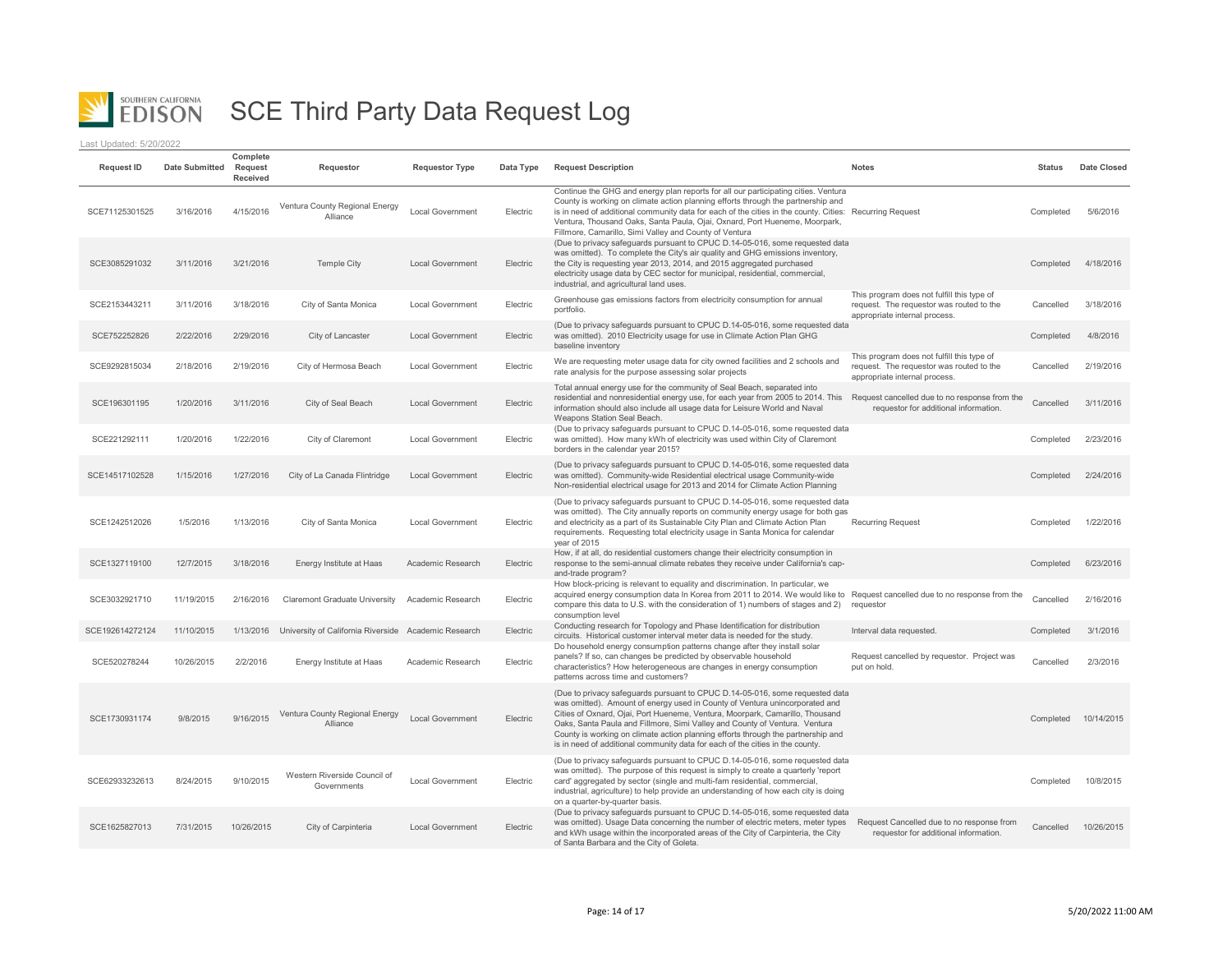

| <b>Request ID</b> | <b>Date Submitted</b> | Complete<br>Request<br>Received | Requestor                                                        | <b>Requestor Type</b>   | Data Type | <b>Request Description</b>                                                                                                                                                                                                                                                                                                                                                                                                                                                                                                                                                                                                                                                                                                             | <b>Notes</b>                                                                                                                                                                                                                               | <b>Status</b> | <b>Date Closed</b> |
|-------------------|-----------------------|---------------------------------|------------------------------------------------------------------|-------------------------|-----------|----------------------------------------------------------------------------------------------------------------------------------------------------------------------------------------------------------------------------------------------------------------------------------------------------------------------------------------------------------------------------------------------------------------------------------------------------------------------------------------------------------------------------------------------------------------------------------------------------------------------------------------------------------------------------------------------------------------------------------------|--------------------------------------------------------------------------------------------------------------------------------------------------------------------------------------------------------------------------------------------|---------------|--------------------|
| SCE26111962018    | 7/15/2015             | 11/19/2015                      | University of Illinois                                           | Academic Research       | Electric  | Evaluation of the effect of California Energy Codes on energy use across income<br>categories and climatic zones. This research will help inform and target future<br>energy code policy in the state of California.                                                                                                                                                                                                                                                                                                                                                                                                                                                                                                                   |                                                                                                                                                                                                                                            | Completed     | 1/13/2016          |
| SCE323136201      | 6/15/2015             | 8/17/2015                       | <b>Stanford University</b>                                       | Academic Research       | Electric  | Energy conservation at the customer level has had direct impact on water use<br>Using water & energy consumption data we will examine the water-energy nexus<br>to identify the interrelationship in municipal consumption in Huntington Beach and<br>Mesa water District. (Huntington Beach, Costa Mesa, Newport Beach, Irvine,<br>Lake Forest, Newport Beach, Orange, Tustin and the Santa Ana)                                                                                                                                                                                                                                                                                                                                      |                                                                                                                                                                                                                                            | Completed     | 10/21/2015         |
| SCE2117161322     | 5/20/2015             | 6/3/2015                        | City of Carpinteria                                              | <b>Local Government</b> | Electric  | (Due to privacy safeguards pursuant to CPUC D.14-05-016, some requested data<br>was omitted). We would like to do a greenhouse gas inventory for both our<br>community and at the municipal level. 1/1/2011 to 12/31/2014 quarterly data.                                                                                                                                                                                                                                                                                                                                                                                                                                                                                              |                                                                                                                                                                                                                                            | Completed     | 7/9/2015           |
| SCE191412589      | 5/13/2015             | 1/14/2016                       | Energy Institute at Haas                                         | Academic Research       | Electric  | How much energy and money doe energy management systems (EMSs)save<br>industrial utility customers? Do EMSs lead to higher participation in utility energy<br>efficiency programs? The data requested is for 2 purposes associated with the<br>evaluation of the energy efficiency technology. The first is to develop a<br>randomized list of industrial customers within SCE's territory so that we can run a Interval data requested.<br>randomized control trial (RCT) to evaluate the adoption and energy savings of the<br>energy management system technology. We want to share the name and<br>address of the industrial facilities with our implementer subcontractors who will<br>be recruiting the facilities into the RCT. |                                                                                                                                                                                                                                            | Completed     | 2/19/2016          |
| SCE22844331       | 5/7/2015              | 8/27/2015                       | <b>Stanford University</b>                                       | Academic Research       | Electric  | We are developing an open source tool for utilities to defer distribution upgrades<br>by deploying distributed energy resources. We need typical load curves for a<br>variety of different comm and resi customers showing the effect of energy<br>efficiency and DR                                                                                                                                                                                                                                                                                                                                                                                                                                                                   | Request cancelled due to no response from<br>requestor.                                                                                                                                                                                    | Cancelled     | 8/27/2015          |
| SCE104151333      | 4/28/2015             | 8/21/2015                       | Energy Institute at Haas                                         | Academic Research       | Electric  | 1. What drives participation in SCE's Quality Installation (QI) program for<br>residential air conditioning? 2. How large are the reductions in electricity<br>consumption, carbon dioxide, and criteria pollutants? 3. How does participation<br>and savings vary across socioeconomic groups?                                                                                                                                                                                                                                                                                                                                                                                                                                        | Interval data requested. Initial set of Residential<br>Quality Installation Program participants<br>Interval data fulfilled 10/8/2015. Additional<br>request for random sample of residential<br>interval data was fulfilled by 4/19/2016. | Completed     | 4/22/2016          |
| SCE43326251420    | 4/21/2015             | 11/1/2015                       | Olin Business School at<br>Washington University in St.<br>Louis | Academic Research       | Electric  | How do consumers respond to different energy pricing schedules? Specifically,<br>we plan to use the data and recent developments in behavioral economics to<br>estimate the extent to which consumers are sophisticated in their response to<br>price changes.                                                                                                                                                                                                                                                                                                                                                                                                                                                                         | Requestor is unable to provide IRB approval<br>and project Statement of Work for requested<br>PII information.                                                                                                                             | Cancelled     | 11/1/2015          |
| SCE19252552320    | 4/21/2015             | 7/28/2015                       | California Institute for Energy and<br>Environment               | Academic Research       | Electric  | How well a new type of high-accuracy sensor works on the distribution system.<br>Requesting Real-time voltage and current measurement                                                                                                                                                                                                                                                                                                                                                                                                                                                                                                                                                                                                  | This program does not fulfill this type of<br>request. The requestor was routed to the<br>appropriate internal process.                                                                                                                    | Cancelled     | 7/28/2015          |
| SCE824827618      | 3/25/2015             | 5/28/2015                       | City of Claremont                                                | <b>Local Government</b> | Electric  | Is Claremont's energy usage decreasing in response to energy efficiency<br>initiatives. City is participation in the Georgetown University Energy Prize.                                                                                                                                                                                                                                                                                                                                                                                                                                                                                                                                                                               | This program does not fulfill this type of<br>request. The requestor was routed to the<br>appropriate internal process.                                                                                                                    | Cancelled     | 5/28/2015          |
| SCE85212934       | 3/13/2015             | 4/1/2015                        | City of Industry                                                 | <b>Local Government</b> | Electric  | (Due to privacy safeguards pursuant to CPUC D.14-05-016, some requested data<br>was omitted). The City of Industry is preparing a climate action plan (CAP). As<br>part of the CAP, the City is compiling data that will be integrated into the City's<br>greenhouse gas (GHG) emissions inventory. To complete the City's GHG<br>emissions inventory, the City is requesting year 2011, 2012, 2013, and 2014 (if<br>available) aggregated purchased electricity usage data by CEC sector for each of<br>the following land uses: (1) residential, (2) commercial (e.g., retail, office, etc.),<br>(3) industrial, and (4) agricultural (if applicable).                                                                               |                                                                                                                                                                                                                                            | Completed     | 5/28/2015          |
| SCE12103016613    | 3/10/2015             | 3/20/2015                       | City of Calimesa                                                 | <b>Local Government</b> | Electric  | (Due to privacy safeguards pursuant to CPUC D.14-05-016, some requested data<br>was omitted). The City of Calimesa tracks electricity, gas, and water usage<br>Citywide to update our Greenhouse Gas Inventory worksheet on an annual basis<br>in order to track our progress in compliance with California's Assembly Bill 32.<br>We are requesting annual kWh usage data for Non Residential, Municipal, Single<br>Family, and Multi Family accounts citywide for the City of Calimesa, as previously<br>given as a Confidential Usage Report by SCE.                                                                                                                                                                                |                                                                                                                                                                                                                                            | Completed     | 5/20/2015          |
| SCE341863287      | 3/4/2015              | 3/25/2015                       | Western Riverside Council of<br>Governments                      | <b>Local Government</b> | Electric  | WRCOG administers an Energy Leader Partnership (WRELP) with SCE, SoCal<br>Gas, and the Cities we requested data for. The purpose of this request is simply<br>to create a quarterly 'report card' to help provide an understanding of how each<br>city is doing on a quarter-by-quarter basis.                                                                                                                                                                                                                                                                                                                                                                                                                                         |                                                                                                                                                                                                                                            | Completed     | 5/20/2015          |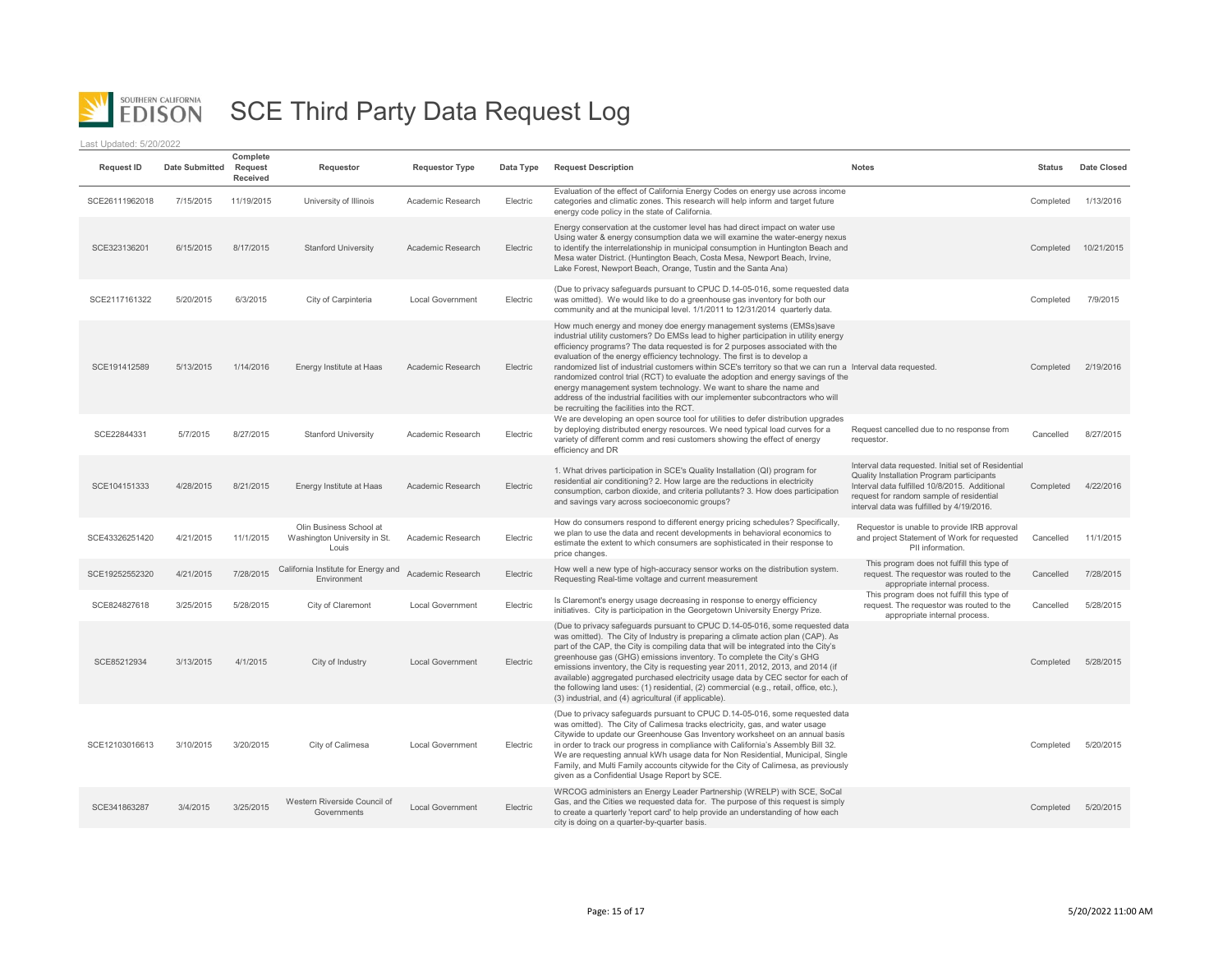

Last Updated: 5/20/2022

| <b>Request ID</b> | <b>Date Submitted</b> | Complete<br>Request<br>Received | Requestor                                                  | <b>Requestor Type</b>   | Data Type | <b>Request Description</b>                                                                                                                                                                                                                                                                                                                                                                                                                                                                                                                                                                                                                                                                                                                                                                                                       | <b>Notes</b>                                                                             | <b>Status</b> | <b>Date Closed</b> |
|-------------------|-----------------------|---------------------------------|------------------------------------------------------------|-------------------------|-----------|----------------------------------------------------------------------------------------------------------------------------------------------------------------------------------------------------------------------------------------------------------------------------------------------------------------------------------------------------------------------------------------------------------------------------------------------------------------------------------------------------------------------------------------------------------------------------------------------------------------------------------------------------------------------------------------------------------------------------------------------------------------------------------------------------------------------------------|------------------------------------------------------------------------------------------|---------------|--------------------|
| SCE341812221232   | 2/23/2015             | 2/27/2015                       | City of Westminster                                        | <b>Local Government</b> | Electric  | (Due to privacy safeguards pursuant to CPUC D.14-05-016, some requested data<br>was omitted). To complete the City's GHG emissions inventory, the City is<br>requesting year 2011, 2012, 2013, and 2014 aggregated purchased electricity<br>usage by CEC sector for municipal, residential, commercial, industrial, and<br>agricultural land uses                                                                                                                                                                                                                                                                                                                                                                                                                                                                                |                                                                                          | Completed     | 4/24/2015          |
| SCE212828204      | 2/11/2015             | 2/19/2015                       | City of Santa Monica                                       | <b>Local Government</b> | Electric  | (Due to privacy safequards pursuant to CPUC D.14-05-016, some requested data<br>was omitted). The City annually reports on community energy usage for both gas<br>and electricity as a part of its Sustainable City Plan and Climate Action Plan<br>requirements. The City's SustainableSM.org website has hosted historical energy<br>usage in the community. It has also reported on energy usage via its Climate<br>Action Plan. Going forward the City will be using Socrata, an Open Data platform,<br>to present the information. It will be delineated by these sectors: residential, small<br>commercial, large commercial.                                                                                                                                                                                              |                                                                                          | Completed     | 4/16/2015          |
| SCE28181722120    | 2/9/2015              | 2/23/2015                       | County of Santa Barbara                                    | <b>Local Government</b> | Electric  | We are looking for the biggest energy users in Santa Barbara County for the past<br>two years. We are working on a plan to reduce greenhouse gas (GHG) emissions We are unable to provide customer specific<br>in Santa Barbara County, through our ECAP plan. One of our alternative<br>measure could be to reduce GHG by working with the largest energy users in the<br>county to cut their emissions. To do that we would need to know who they are<br>and their usage.                                                                                                                                                                                                                                                                                                                                                      | information through this program to Local<br>Governments without customer authorization. | Denied        | 3/12/2015          |
| SCE25117262019    | 2/2/2015              | 2/4/2015                        | City of Claremont                                          | <b>Local Government</b> | Electric  | (Due to privacy safeguards pursuant to CPUC D.14-05-016, some requested data<br>was omitted). The City of Claremont adopted its Sustainable City Plan in 2006,<br>which outlined several goals, including the reduction of energy consumption. In<br>accordance with the plan, we have published an Annual Sustainability Report<br>Card every year since, which reports our progress (at the municipal as well as<br>community levels) toward reaching the goals outlined in the plan. Data is<br>presented in an aggregated fashion, as shown in the graph attached. I am trying<br>to update our data to include the year 2014.                                                                                                                                                                                               |                                                                                          | Completed     | 3/25/2015          |
| SCE15113123251    | 1/27/2015             | 1/27/2015                       | City of Chino Hills                                        | <b>Local Government</b> | Electric  | (Due to privacy safeguards pursuant to CPUC D.14-05-016, some requested data<br>was omitted). Data is requested for the preparation of a greenhouse gas (GHG)<br>emissions inventory as part of a city climate action plan. A GHG emissions<br>inventory includes emissions from energy sources such as electricity. The<br>inventory will be for 2013, consistent with the City's General Plan baseline year.<br>We request electricity data as detailed as possible for 2013. We request detailed<br>electricity data by land use, for example: electricity use for Residential users,<br>Commercial users, and Industrial users. If the data can be further disaggregated,<br>such as to single and multifamily residential, we request the more detailed data.<br>We understand the data would be subject to the 15/15 Rule. |                                                                                          | Completed     | 3/25/2015          |
| SCE9241428150     | 1/27/2015             | 2/4/2015                        | County of San Bernardino                                   | <b>Local Government</b> | Electric  | The question that we are trying to figure out is how much electricity is used<br>annually by SCE's customers in the unincorporated areas of San Bernardino<br>County, ideally by rate class, for the purpose of identifying existing energy use<br>conditions. We would like data for the most recent year available, which is<br>probably 2013, although if we can get multiple years of data that would be<br>extremely helpful                                                                                                                                                                                                                                                                                                                                                                                                |                                                                                          | Completed     | 4/1/2015           |
| SCE13720122411    | 1/12/2015             |                                 | 1/21/2015 Cucamonga Valley Water District Local Government |                         | Electric  | Approximately how many Edison customers participate in the CARE program.<br>We don't need to know the specific customer name, just the count.                                                                                                                                                                                                                                                                                                                                                                                                                                                                                                                                                                                                                                                                                    |                                                                                          | Completed     | 3/4/2015           |
| SCE17311041322    | 1/9/2015              | 1/19/2015                       | Housing Authority of the City of<br>Santa Barbara          | <b>Local Government</b> | Electric  | Please provide the Housing Authority of the City of Santa Barbara with Energy<br>Consumption Data for the following accounts staring from January 2010 to<br>present. This Data is being requested because the US Department of Housing &<br>Urban Development is conducting a survey to collect data regarding the utility<br>performance of properties which received competitive grants through the<br>American Recovery and Reinvestment Act.                                                                                                                                                                                                                                                                                                                                                                                | Cancelled by requestor.                                                                  | Cancelled     | 1/19/2015          |
| SCE142114211010   | 1/5/2015              | 1/14/2015                       | Western Riverside Council of<br>Governments                | <b>Local Government</b> | Electric  | (Due to privacy safeguards pursuant to CPUC D.14-05-016, some requested data<br>was omitted). WRCOG administers an Energy Leader Partnership (WRELP)<br>with SCE, SoCal Gas, and the Cities we requested data for. The purpose of this<br>request is simply to create a quarterly 'report card' to help provide an<br>understanding of how each city is doing on a quarter-by-quarter basis.                                                                                                                                                                                                                                                                                                                                                                                                                                     |                                                                                          | Completed     | 3/10/2015          |
| SCE101119182226   | 12/19/2014            | 1/14/2015                       | City of Goleta                                             | <b>Local Government</b> | Electric  | (Due to privacy safeguards pursuant to CPUC D.14-05-016, some requested data<br>was omitted). To support the Phase 3 Strategic Plan Program (Task 1.1.5), the<br>City will develop a baseline & land use alternatives to illustrate the energy<br>savings potential of certain planning and design choices based on how energy is<br>used by customers in Goleta.                                                                                                                                                                                                                                                                                                                                                                                                                                                                |                                                                                          | Completed     | 3/31/2015          |

**Status Definitions:**

In Review: The request is currently being reviewed